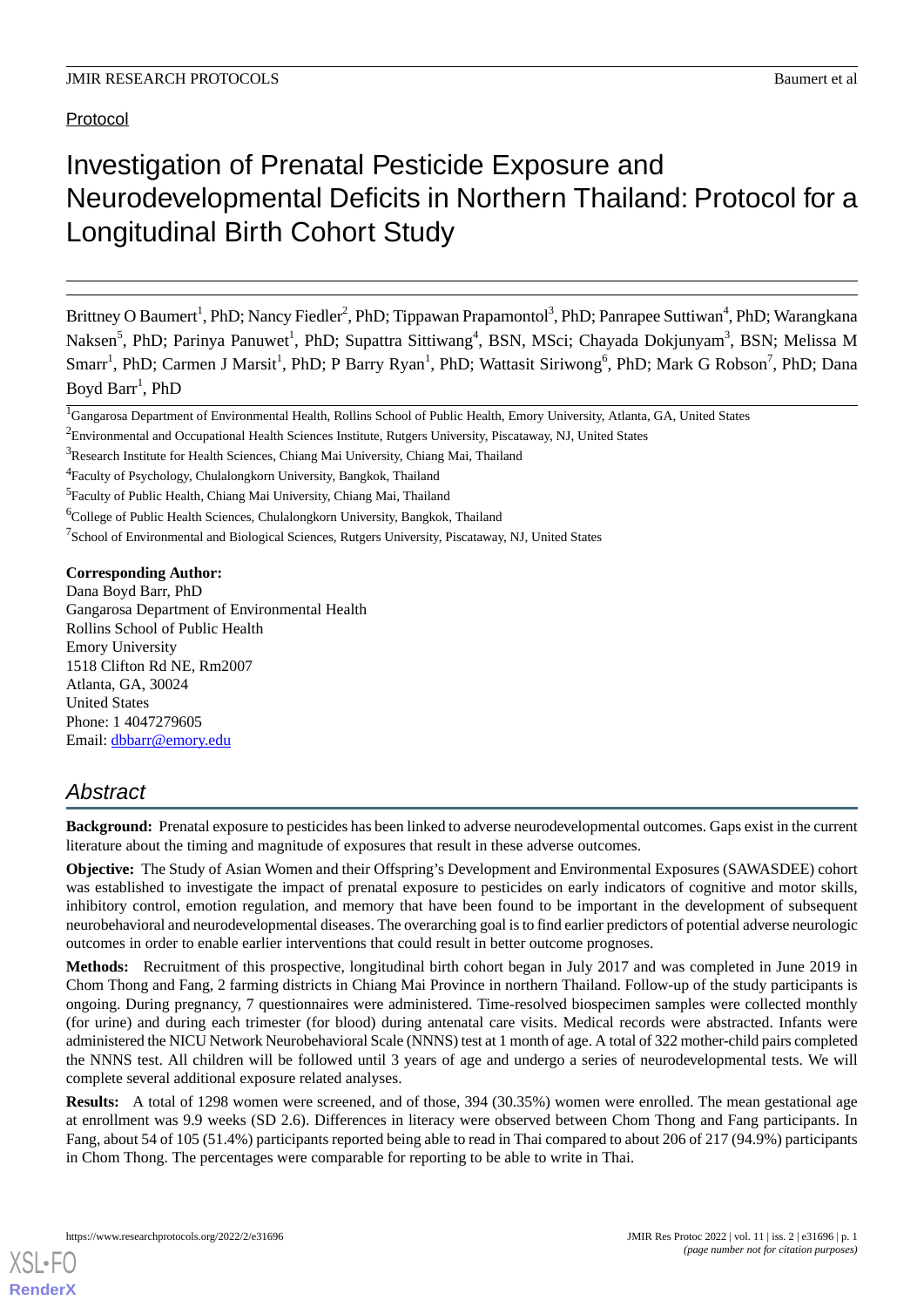**Conclusions:** This longitudinal birth cohort study will inform risk assessment standards for pregnant women in Thailand and other countries. Building awareness of how insecticide exposure during specific windows of pregnancy affects the neurodevelopmental trajectories of children in developing countries is a specific need recognized by the World Health Organization.

**International Registered Report Identifier (IRRID):** DERR1-10.2196/31696

(JMIR Res Protoc 2022;11(2):e31696) doi: [10.2196/31696](http://dx.doi.org/10.2196/31696)

### **KEYWORDS**

birth cohort; farmworker; neurodevelopment; organophosphate; pesticide; pregnant women; Thailand

# *Introduction*

Prenatal exposure to mixtures of neurotoxic pesticides is prevalent worldwide and has the potential to disrupt and irreversibly alter neurologic development [[1](#page-13-0)[-3](#page-13-1)]. In 2017, approximately 8.8 billion pounds of pesticides were used worldwide [[4](#page-13-2)]. Agricultural workers with occupational exposure to pesticides, on average, have greater exposure than the general population [[5\]](#page-13-3). The agricultural sector comprises approximately 30% of the total workforce in Thailand, and an estimated 70% of the Thai population lives in rural areas [[6](#page-13-4)[,7](#page-13-5)]. Because of their widespread use in Thailand, exposure to pesticides is common [[7](#page-13-5)[,8](#page-13-6)]. The most abundantly used pesticides in Thailand include insecticides, such as pyrethroids and organophosphates (OPs) [[8,](#page-13-6)[9](#page-13-7)], despite their known acute human neurotoxic effects. After exposure to these pesticides via the diet (low background exposure) or dermal absorption and inhalation (primary occupational exposure routes), they are distributed throughout the body or quickly metabolized and excreted [[10\]](#page-14-0). Urinary dialkylphosphates (DAPs), 3,5,6-trichloropyridinol (TCPY), and 3-phenoxybenzoic acid (3PBA) have all been commonly used as biomarkers of OPs and pyrethroid exposure [\[10](#page-14-0)].

Previous human and animal studies have reported that following exposure, neurotoxic insecticides, including pyrethroids and OPs, are able to cross the placental barrier and enter the fetal blood stream [\[11](#page-14-1)]. Until now, most studies evaluating prenatal pesticide exposure and birth outcomes or neurodevelopment have estimated exposure at only 1 or 2 time points during pregnancy [[5](#page-13-3)]. The literature consistently reports that pesticide exposure is associated with adverse health outcomes; however, the actual outcome measure, exposure measures, and even susceptibility measures vary [\[5](#page-13-3)].

The Study of Asian Women and their Offspring's Development and Environmental Exposures (SAWASDEE) study was conceived to fill some of these knowledge gaps preventing effective policy implementation. The SAWASDEE study is a prospective, longitudinal birth cohort study evaluating pesticide exposure in farmworker women in northern Thailand enrolled during their first trimester of pregnancy and evaluating neurodevelopment in their children at multiple time points until 3 years of age. Our study was designed to collect uniquely refined pesticide exposure data to define critical windows of effect during pregnancy and to evaluate novel neurological testing parameters that could predict a child's neurodevelopmental trajectory. The study is a multi-institute initiative and builds upon an existing structure of collaboration and capacity building between Emory (Atlanta, GA, USA), Rutgers (Piscataway, NJ, USA), Chiang Mai (Chiang Mai, TH),

and Chulalongkorn (Bangkok, TH) Universities. Our cohort includes the collection of robust prenatal and postnatal exposure assessment data; extensive biospecimens, including monthly maternal urine samples and trimester-specific maternal blood; and questionnaire data to enable identification of sensitive windows of exposure to pesticides on development. Children born as part of the birth cohort are followed longitudinally until the age of approximately 3 years to test the hypothesis that prenatal exposure may alter neurodevelopment and that the neurodevelopmental trajectory can be estimated by first-year testing parameters.

Because pesticides are not expected to selectively impact a specific brain region, the study is designed to assess neurodevelopmental trajectories using behavioral measures of infant and early childhood function that reflect underlying neural substrates of visual attention, regulation of emotion, memory, and inhibitory control. This approach integrates the measurement of cognitive and emotional development, recognizing that the regulation of biologically based emotional reactivity, such as anger or fear, is necessary for successful cognitive development. Moreover, the child must develop the ability to delay or inhibit immediate responses in order to achieve higher-level cognitive skills [[12\]](#page-14-2).

The purpose of this paper is to provide a comprehensive overview of the SAWASDEE cohort profile as a research resource for potential collaborations, including a description of the data collected, a description of baseline characteristics, and a summary of the future plans for the cohort.

# *Methods*

#### **Cohort Development**

The SAWASDEE study is based on a longitudinal birth cohort of women residing in northern Thailand who are agricultural workers or live on a working farm. The exposures of interest are pyrethroids and OPs, while the outcomes of interest are birth outcome and child neurodevelopment. All study procedures were reviewed and approved by the institutional review board at Emory University (with Rutgers reliance) and the ethics review committee at the Research Institute for Health Sciences, Chiang Mai University (with Chulalongkorn reliance). Informed consent was obtained from all study participants prior to enrollment.

Recruitment occurred in Chiang Mai Province in northern Thailand because of its robust agricultural sector and its generalizability to other low-/middle-income countries (LMICs) that are similarly reliant on agriculture. The primary crops in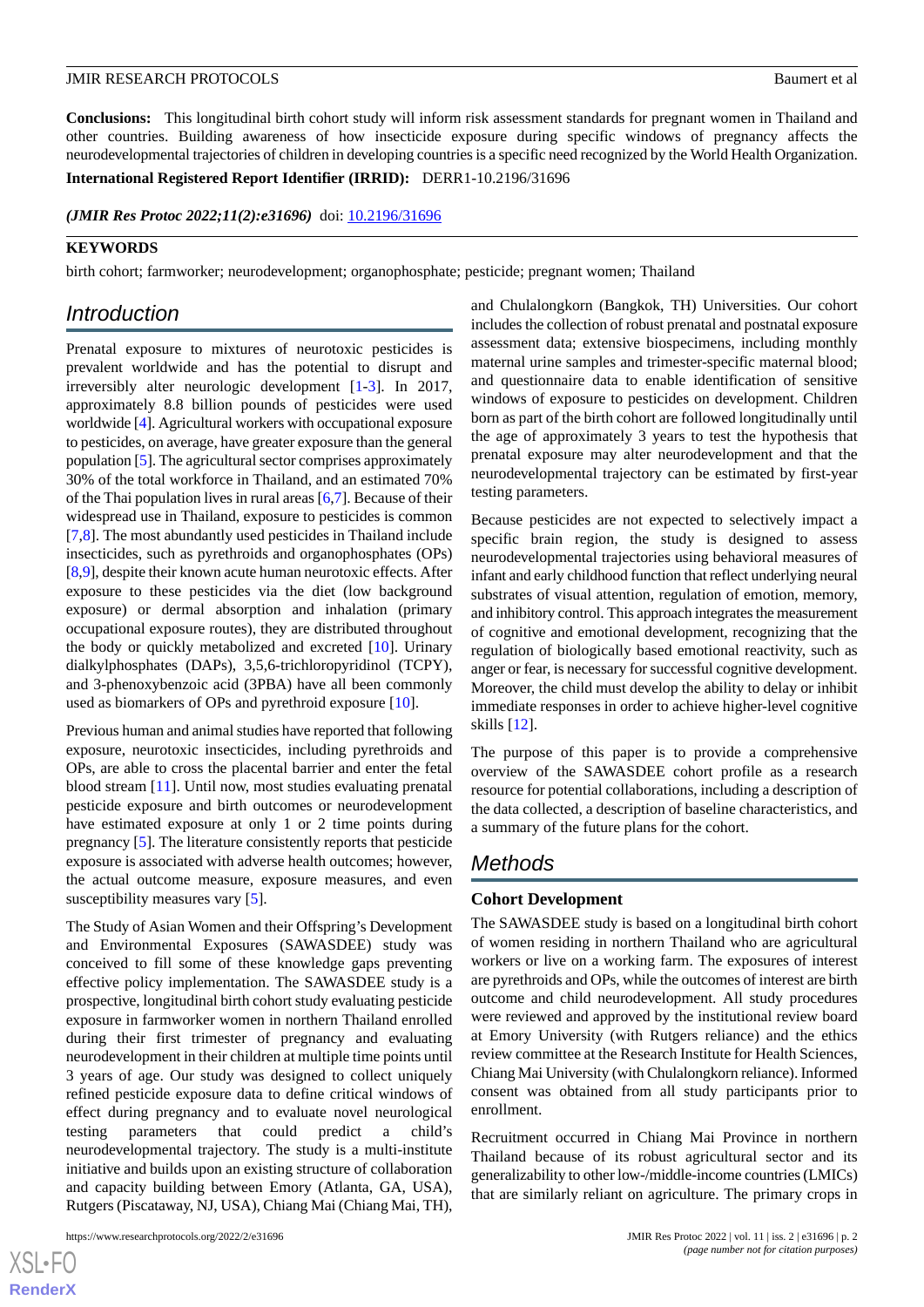Chiang Mai include rice, tangerines, longans, lychee, and ornamental flowers, with their use of pesticides varying greatly with the crop grown. For example, fruits trees require a larger application amount in a shorter application period. Conversely, rice crops require insecticide application more regularly during the growing season but at lower quantities. These 2 types of pesticide application scenarios (ie, high application, short duration, and low application, longer duration) can be easily studied in Chiang Mai Province by focusing on 2 of its distinct districts: (1) Chom Thong and (2) Fang. Chom Thong and Fang are both agricultural communities located about 60 and 150 km, respectively, outside of Chiang Mai City. Chom Thong crops include longans, cut flowers, vegetables, and rice, while in Fang, located in the mountainous region near the Myanmar border, tangerines are the predominant crop. The differences in crops grown in the corresponding districts create a sort of natural experiment of exposure, allowing us to evaluate the differences in these scenarios.

Prior to recruitment, we developed and culturally validated, where appropriate, a detailed set of standard operating procedures (SOPs) and questionnaires. SOPs were developed for sample identification numbers and label generation, biospecimen collection and processing, laboratory testing, and quality assurance and control (QA/QC) procedures, including field blank sample collection, bench-level QC and blank samples, sample compositing, sample randomization for analysis, and neurological testing. In addition, to facilitate sample processing and efficient transfer of samples to Chiang Mai University, we scoped and rented apartments that we outfitted as satellite laboratories we called "SAWASDEE houses" located in each of the districts.

Recruitment began in July 2017 and was completed in June 2019. Women were recruited at community and district hospitals in both districts by trained study nurses. Nurses administered an initial screening questionnaire to determine eligibility of the pregnant women. Women were eligible for participation if they (1) were an agricultural worker or lived within 50 m of an agricultural field, (2) had a Thai identification card permitting hospital and antenatal clinic access, (3) resided in their regional district for ≥6 months and planned residence at least 3 years after delivery, (4) spoke Thai at home, (5) were in good general health (ie, no major medical conditions, such as hypertension, diabetes, thyroid disease, or HIV), (6) consumed fewer than 2 alcoholic beverages per day and did not use illegal drugs [[13\]](#page-14-3), (7) and were at <16 weeks' gestation. Expectant mothers with nonsingleton pregnancies or major pregnancy complications that could affect fetal growth and development were excluded from further participation at the time of diagnosis.

We screened 1289 women, and of those, 398 (30.88%) met our enrollment criteria and of which 394 (98.9%) were enrolled. Of these 394 participants, 322 (81.7%) completed all data collection ([Figure 1](#page-3-0)) through their child's neurological visit at 1 month. Of these 322 participants, 217 (67.4%) were from Chom Thong and 105 (32.6%) were from Fang, with the proportion of total participants reflecting their relative population sizes. Most of the participants who were not retained in the study were excluded due to pregnancy complications (eg, miscarriage, blighted ovum) or because they moved away from the study area.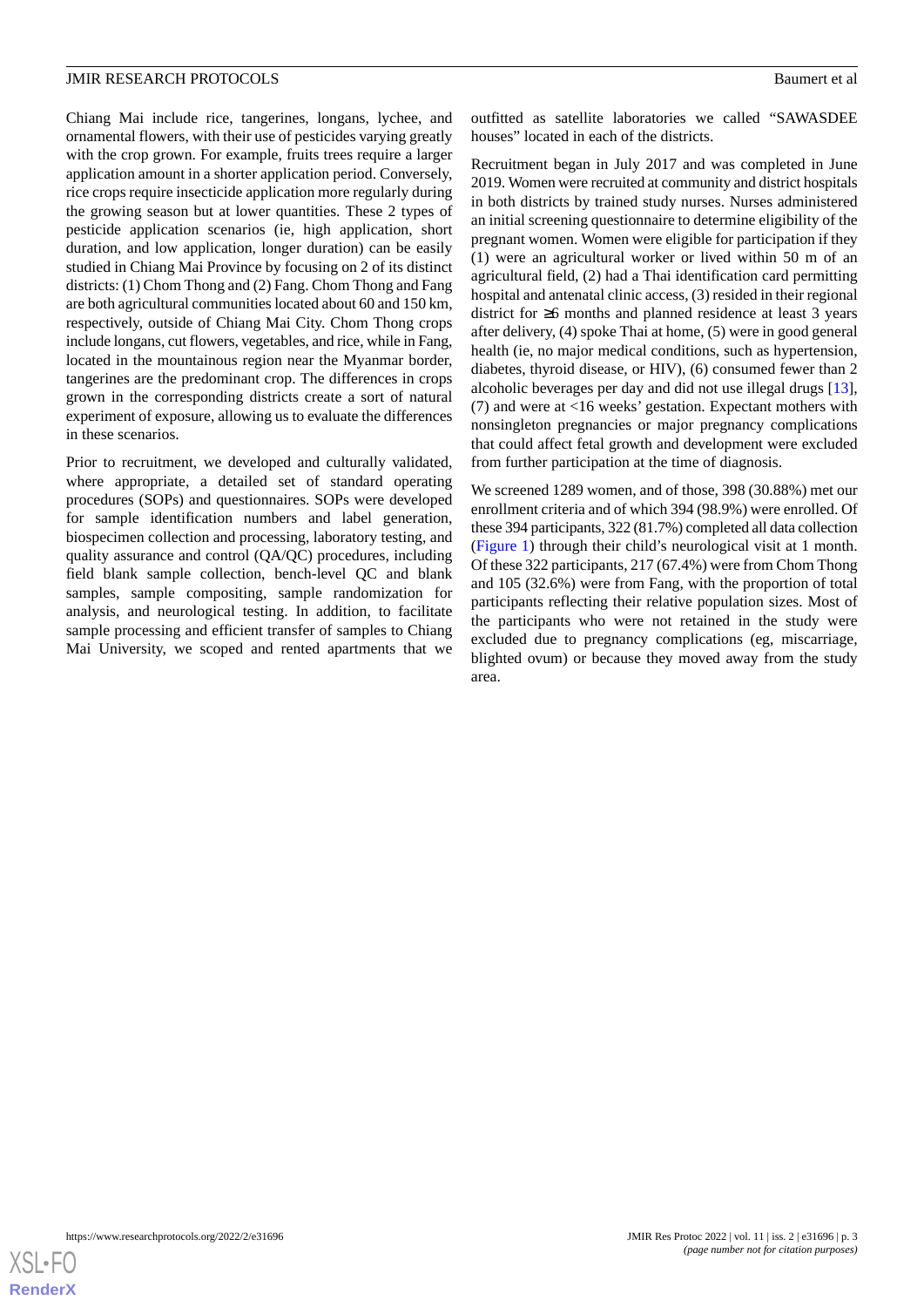<span id="page-3-0"></span>**Figure 1.** Participant selection and enrollment in the SAWASDEE Birth Cohort Study, Thailand 2017.



#### **Questionnaires**

[XSL](http://www.w3.org/Style/XSL)•FO **[RenderX](http://www.renderx.com/)**

Trained research assistants (RAs) and nurses administered each questionnaire in Thai. These questionnaires included a recruitment survey to determine eligibility (screening questionnaire); an intake questionnaire to collect baseline descriptive statistics; an extensive exposure questionnaire administered during early, middle, and late pregnancy that roughly corresponded to trimesters; and a Knowledge, Attitude, and Practices (KAP) survey of pesticides, collected during the first and third trimesters. The exposure questionnaires, which

were validated and used in our pilot study [\[14](#page-14-4)], included questions on work-related tasks, household and occupational use of pesticides, personal habits of parents, food consumption, household characteristics and cleanliness, medical histories, maternal nutritional status during pregnancy, and demographics. These questionnaires include detailed information about the population characteristics, including information about medical conditions, medications, weight gain during pregnancy, education, family assets, supplements taken during pregnancy, parity, and more. By administering the exposure questionnaire 3 times, we were able to capture any changes that occurred that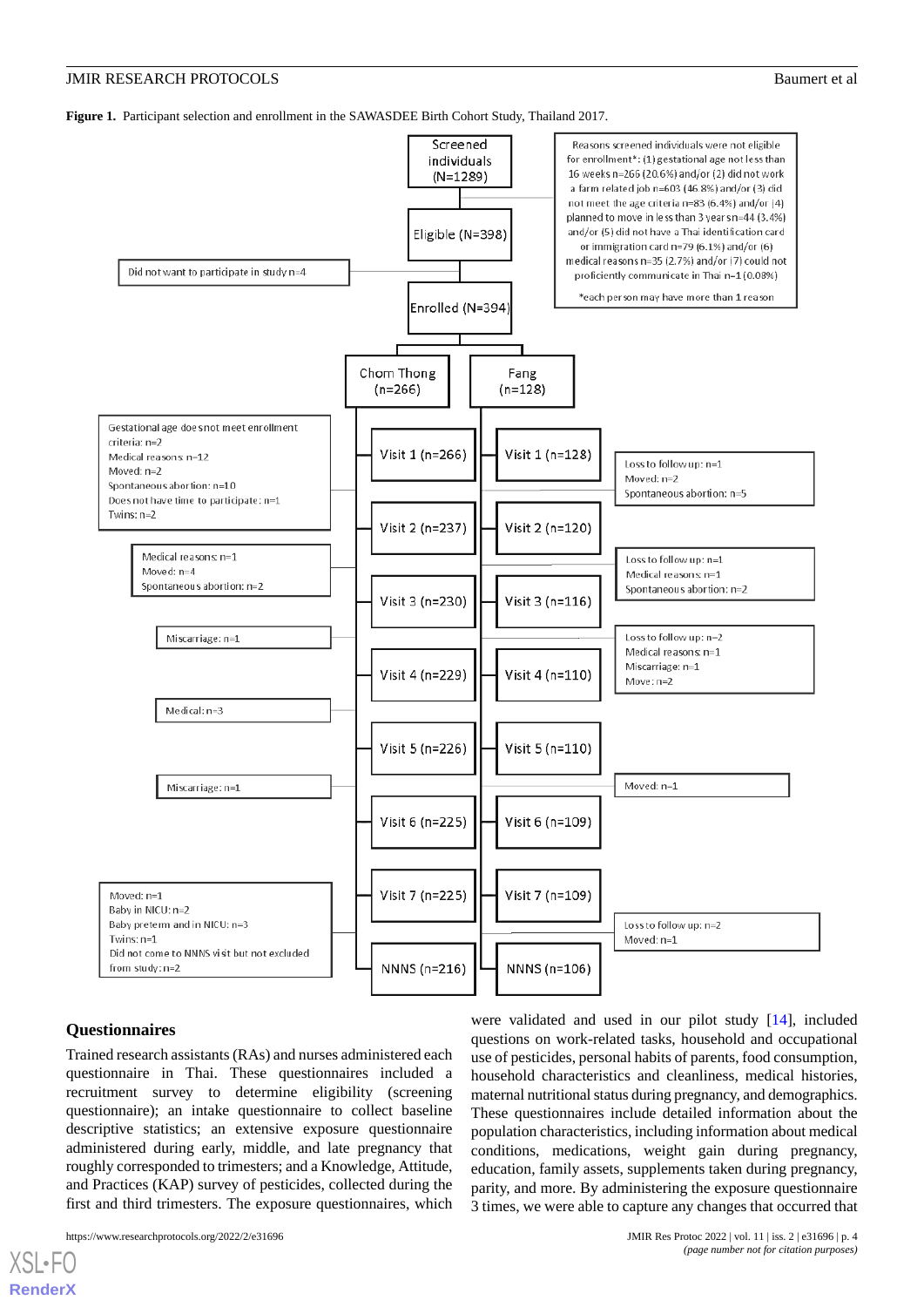might have altered exposures. The KAP survey was used to evaluate the participants' understanding of the toxicity and potential effects of pesticides and their routine practice related to pesticides and how those practices changed as pregnancy progressed. After delivery, an additional 9 questionnaires were completed over the course of 36 months to ascertain developmental milestones, maternal intelligence quotient (IQ), family assets and the home environment, and anthropometrics of the children to evaluate their nutritional status.

#### **Case Records**

The following information was extracted from medical records: early pregnancy weight and weight gain, parity, past obstetric history, planned pregnancy, smoking and alcohol consumption, marital status, occupation, history of illness, and prenatal visit history, which included gestational age at first visit, subsequent visit dates, doctor-assessed nutritional status, and compliance with micronutrient supplementation regimens. These data were updated at each of the visits to track a variety of indicators,

including maternal nutritional status (using weight gain as a surrogate) and significant stressors that could complicate the exposure-effect evaluation. Data extracted from participant birth records included sex, birth weight, length, gestational age, and head circumference; appearance, pulse, grimace, activity, and respiration (APGAR) scores; type and route of delivery; anesthesia; and information about maternal and neonatal complications.

#### **Biospecimen Collection**

Biospecimens collected from enrolled participants are shown in [Table 1.](#page-5-0) Most of these samples were processed and archived for planned future analysis or novel research questions.

Blood, serum, urine, and hair were used for exposure assessment, with urine being the primary matrix used. Blood was used for susceptibility biomarker analysis (ie, paraoxonase 1 [PON1] phenotyping), and placenta tissue was used for transcriptomics analysis.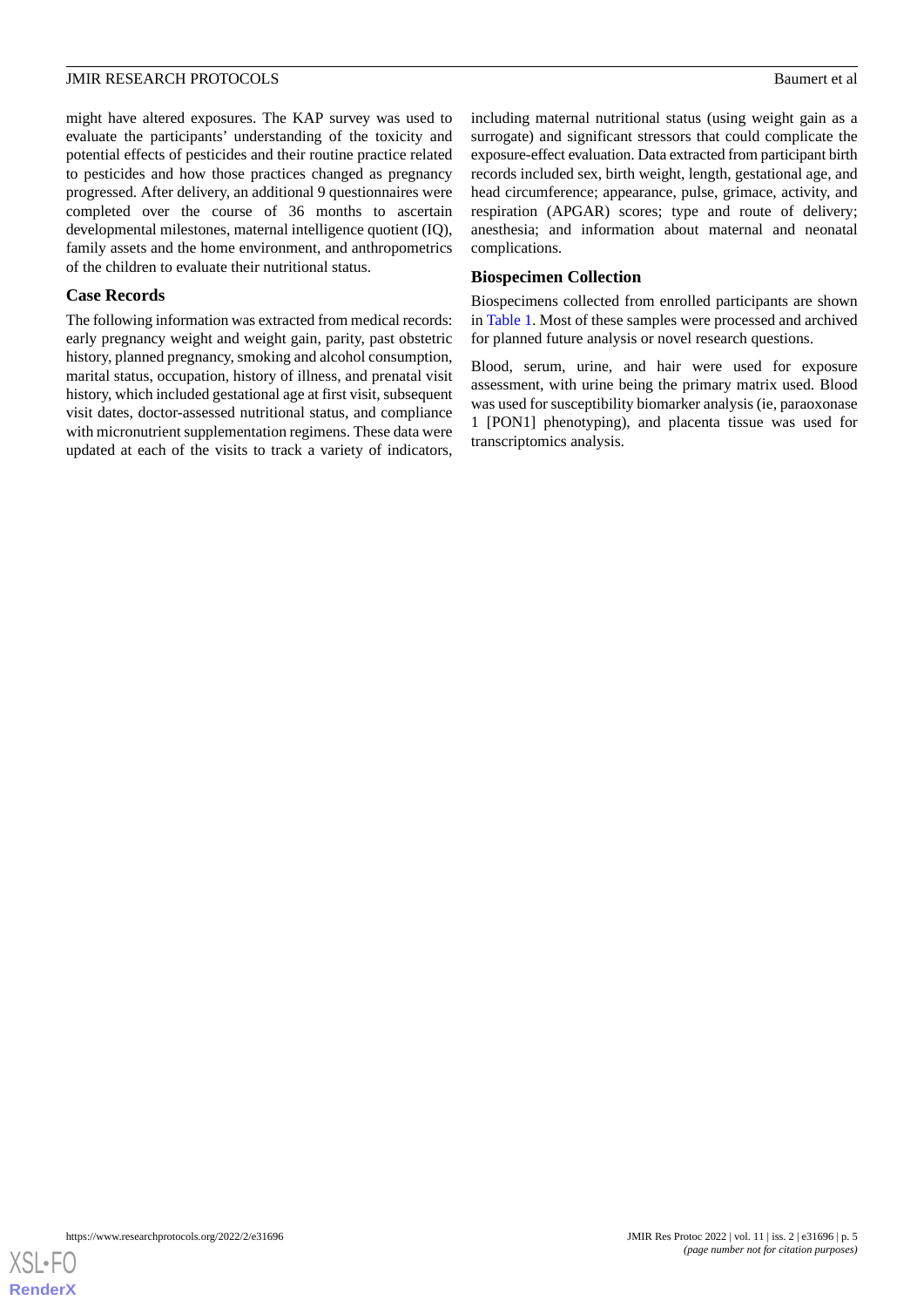<span id="page-5-0"></span>

|  |  |  | Table 1. Questionnaire, biological sample collection, and neurotesting, SAWASDEE <sup>a</sup> study, Thailand, 2017-2019. |  |  |  |  |  |
|--|--|--|---------------------------------------------------------------------------------------------------------------------------|--|--|--|--|--|
|--|--|--|---------------------------------------------------------------------------------------------------------------------------|--|--|--|--|--|

| Time point                 | Vis-<br>it, n | Questionnaire                                                                                   | Biological sample collection (M=maternal, C=child) |                    |              |                  |               |                                    | Neurological testing <sup>b</sup> |                   |                                                                                                                                                                                                                  |
|----------------------------|---------------|-------------------------------------------------------------------------------------------------|----------------------------------------------------|--------------------|--------------|------------------|---------------|------------------------------------|-----------------------------------|-------------------|------------------------------------------------------------------------------------------------------------------------------------------------------------------------------------------------------------------|
|                            |               |                                                                                                 | Urine                                              | Swabs <sup>c</sup> | <b>Blood</b> | Cord<br>blood    | Meconi-<br>um | <b>Breast</b><br>milk <sup>d</sup> | Placen-<br>ta                     | Hair <sup>e</sup> |                                                                                                                                                                                                                  |
| Enrollment<br>$<$ 12 weeks | $\mathbf{1}$  | Intake, KAPf                                                                                    | M                                                  | $\mathbf M$        | M            | N/A <sup>g</sup> | N/A           | N/A                                | $\rm N/A$                         | M                 | N/A                                                                                                                                                                                                              |
| 16 weeks                   | 2             | Maternal exposure (ME)<br>baseline                                                              | M                                                  | N/A                | N/A          | N/A              | N/A           | N/A                                | N/A                               | N/A               | N/A                                                                                                                                                                                                              |
| 20 or 22<br>weeks          | 3             | N/A                                                                                             | М                                                  | M                  | М            | N/A              | N/A           | N/A                                | N/A                               | N/A               | N/A                                                                                                                                                                                                              |
| 28 weeks                   | 4             | ME 2nd trimester                                                                                | M                                                  | N/A                | N/A          | N/A              | N/A           | N/A                                | N/A                               | N/A               | N/A                                                                                                                                                                                                              |
| 32 weeks                   | 5             | <b>KAP</b>                                                                                      | M                                                  | M                  | M            | N/A              | N/A           | N/A                                | N/A                               | N/A               | N/A                                                                                                                                                                                                              |
| 36 weeks                   | 6             | ME 3rd trimester                                                                                | M                                                  | N/A                | N/A          | N/A              | N/A           | N/A                                | N/A                               | N/A               | N/A                                                                                                                                                                                                              |
| Delivery                   | 7             | Medical chart abstraction                                                                       | N/A                                                | N/A                | N/A          | M                | N/A           | N/A                                | M                                 | N/A               | N/A                                                                                                                                                                                                              |
| 1-3 days post-<br>delivery | 8             | DASS <sup>h</sup>                                                                               | $\mathbf C$                                        | N/A                | N/A          | N/A              | $\mathsf C$   | N/A                                | N/A                               | N/A               | NNNS <sup>i</sup>                                                                                                                                                                                                |
| 4 months                   | 10            | <b>DASS</b>                                                                                     | $\mathsf{C}$                                       | N/A                | N/A          | N/A              | N/A           | М                                  | N/A                               | N/A               | Visual habituation                                                                                                                                                                                               |
| 7 months                   | 11            | <b>DASS</b>                                                                                     | $\mathsf{C}$                                       | N/A                | N/A          | N/A              | N/A           | М                                  | N/A                               | N/A               | Visual habituation, Bay-<br>ley's Scales of Infant De-<br>velopment (BSID) motor,<br>visual paired comparison<br>(VPC), visual expectation<br>(VEP), continuous familiar-<br>ization (CFT), A not B test<br>(AB) |
| 12 months                  | 12            | Child exposure (CE)                                                                             | $\mathsf{C}$                                       | N/A                | N/A          | N/A              | $\rm N/A$     | $\mathbf M$                        | N/A                               | N/A               | VPC, VEP, CFT, AB, de-<br>layed recall, deferred imita-<br>tion, cross-modal, Labtab<br>subtests                                                                                                                 |
| 12 months                  | 12            | <b>Infant Behavior Question-</b><br>naire (IBQ), DASS                                           | N/A                                                | N/A                | N/A          | N/A              | $\rm N/A$     | N/A                                | N/A                               | N/A               | $\rm N/A$                                                                                                                                                                                                        |
| 12 months                  | 12            | HOME <sup>j</sup>                                                                               | N/A                                                | N/A                | N/A          | N/A              | N/A           | N/A                                | N/A                               | N/A               | N/A                                                                                                                                                                                                              |
| 18 months                  | 13            | <b>BDI, TONI<sup>k</sup>-IV</b>                                                                 | ${\bf C}$                                          | N/A                | N/A          | N/A              | N/A           | N/A                                | N/A                               | N/A               | VPC, VEP, CFT, AB, de-<br>layed recall, deferred imita-<br>tion, cross-modal                                                                                                                                     |
| 24 months                  | 14            | DASS, CE, HOME, Lan- C<br>guage Development Sur-<br>vey                                         |                                                    | N/A                | N/A          | N/A              | N/A           | N/A                                | N/A                               | N/A               | Delayed recognition, de-<br>ferred imitation, cross-<br>modal, inhibitory control                                                                                                                                |
| 36 months                  | 15            | DASS, Child Behavior<br>Checklist (CBCL), Early<br>Child Behavior Question-<br>naire (ECBO), CE | $\mathsf{C}$                                       | N/A                | $N/A$ $N/A$  |                  | N/A           | N/A                                | N/A                               | N/A               | Bayley III                                                                                                                                                                                                       |

<sup>a</sup>SAWASDEE: Study of Asian Women and their Offspring's Development and Environmental Exposures.

<sup>b</sup>A neurological test for this time point is scheduled for 2 sessions, 2 weeks apart, but only 1 sample will be collected from either session.

<sup>c</sup>Swabs: oral, vaginal, and gut.

<sup>d</sup>If breastfeeding at visit time.

<sup>e</sup>Need 5 g of hair.

<sup>f</sup>KAP: Knowledge, Attitude, and Practices.

 $gN/A$ : not applicable.

<sup>h</sup>DASS: Depression Anxiety Stress Scale.

<sup>i</sup>NNNS: NICU Network Neurobehavioral Scale.

<sup>j</sup>HOME: Home Observation for the Measurement of the Environment.

<sup>k</sup>TONI: Test of Nonverbal Intelligence.

https://www.researchprotocols.org/2022/2/e31696 JMIR Res Protoc 2022 | vol. 11 | iss. 2 | e31696 | p. 6

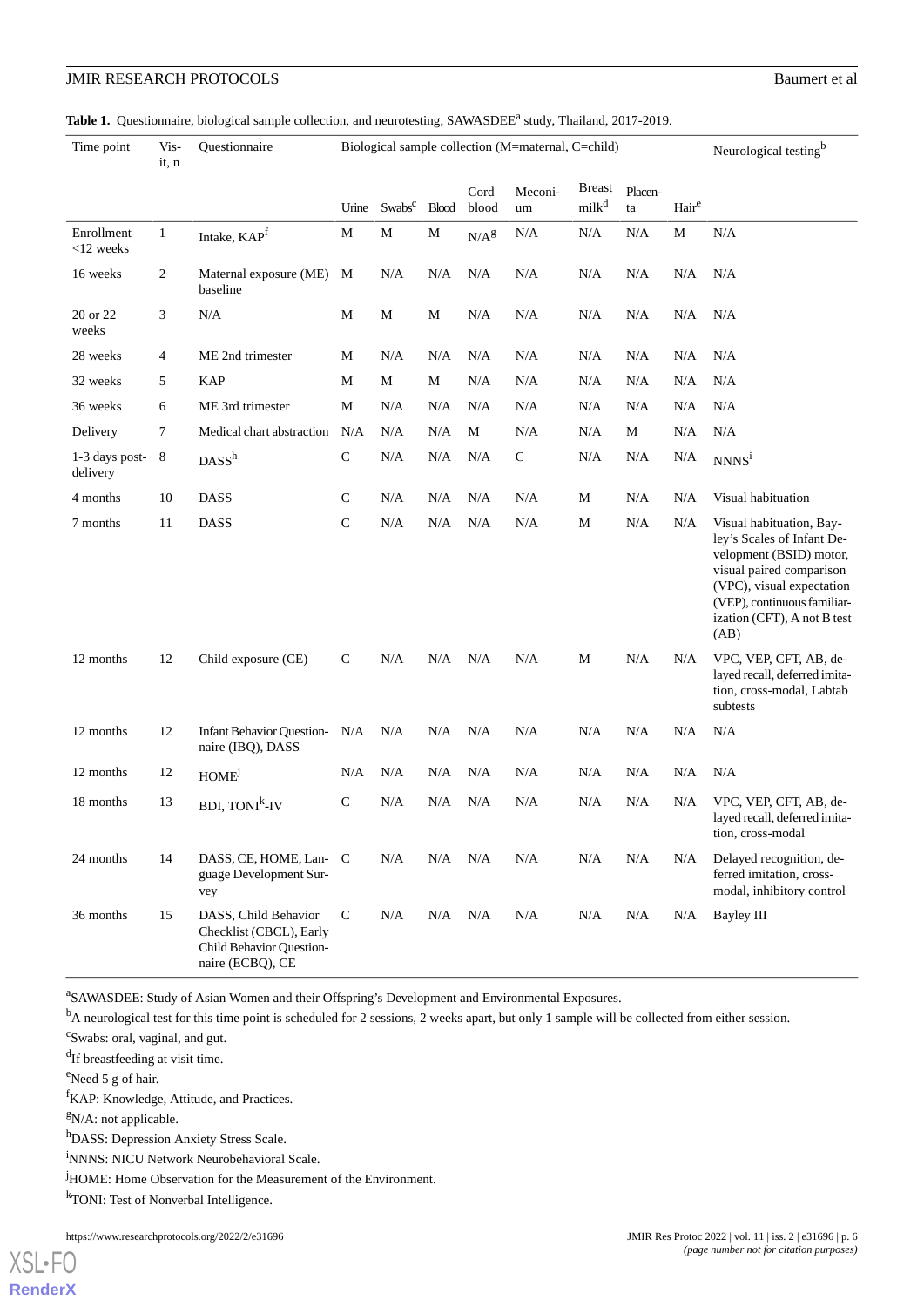#### **Exposure Assessment**

To provide trimester-specific exposure measures during pregnancy, while still keeping the study costs reasonable, we created trimester-specific urine composites from each participant but still retained the original discrete samples for later use. DAPs, TCPY, and 3PBA were measured in these maternal composited urine samples ([Table 2\)](#page-6-0) using established analytical methods [\[15](#page-14-5)-[17\]](#page-14-6). PON1 enzyme activity, a measure of OP insecticide susceptibility, was measured in maternal serum using previously established procedures [[14\]](#page-14-4). Other samples were archived for future use.

<span id="page-6-0"></span>Table 2. Measurements to be made in biological matrices or matrices to be archived for future analysis, SAWASDEE<sup>a</sup> study, Thailand, 2017-2019.

|                                                     | Analytes                                                                                                | Matrix                                 | Laboratory                     |
|-----------------------------------------------------|---------------------------------------------------------------------------------------------------------|----------------------------------------|--------------------------------|
| <b>Insecticide or measure</b>                       |                                                                                                         |                                        |                                |
| OP <sup>b</sup>                                     | $DAPc$ metabolites                                                                                      | Maternal urine                         | Chiang Mai University<br>(CMU) |
| <b>OP</b>                                           | Chlorpyrifos (TCPY <sup>d</sup> )                                                                       | Maternal urine                         | Emory                          |
| Pyrethroid                                          | 3PBA <sup>e</sup>                                                                                       | Maternal urine                         | Emory                          |
| OP                                                  | PON1 <sup>f</sup> enzyme activity                                                                       | Maternal blood                         | <b>CMU</b>                     |
| mRNA                                                | $N/A^g$                                                                                                 | Placenta                               | Mount Sinai                    |
| <b>Preserved samples</b>                            |                                                                                                         |                                        |                                |
| Organochlorines/metals                              | Dichlorodiphenyldichloroethy-<br>lene/dichloro-diphenyl-<br>trichloroethane (DDE/DDT), lead,<br>mercury | Maternal blood                         | Emory                          |
| OP/pyrethroids                                      | DAPs/3PBA                                                                                               | Child urine                            | CMU/Emory                      |
| OP/pyrethroids                                      | Chlorpyrifos, permethrin, cyperme-<br>thrin                                                             | Meconium, breast<br>milk, blood/plasma | CMU/Emory                      |
| DNA methylation                                     | N/A                                                                                                     | Preserved DNA                          | To be determined (TBD)         |
| Microbiome (maternal vaginal and gut and child gut) | N/A                                                                                                     | Vaginal/rectal swabs                   | TBD                            |

<sup>a</sup>SAWASDEE: Study of Asian Women and their Offspring's Development and Environmental Exposures.

b<sub>OP:</sub> organophosphate.

<sup>c</sup>DAP: dialkylphosphate.

<sup>d</sup>TCPY: 3,5,6-trichloropyridinol.

e<sup>3</sup>PBA: 3-phenoxybenzoic acid.

f PON1: paraoxonase 1.

 $\rm{^{g}N/A:}$  not applicable.

#### **Assessment of Neurological Outcomes**

Extensive neurodevelopment examination of each child was conducted by trained neuropsychologists at the following time points: 1, 4, 7, 12, 18, 24, and 36 months ([Table 3](#page-7-0)).

Assessment at these intervals represents a significant departure from previous studies of pesticide exposure and will allow examination of how pesticides may alter the neurodevelopmental trajectory of children. For tests administered at more than 1 developmental period, age-appropriate adjustments were made to increase the difficulty of the test. Infant and child responses were either scored in real time in the case of visual habituation tests or scored from digital recordings when testing was complete. Interrater reliabilities were conducted monthly for all tests using different videos each month and independent scoring by psychologists to maintain reliability among testers. All tests were routinely recorded to allow recheck procedures

and scoring. The neurodevelopmental measures used in our study included those traditionally used in other birth cohort studies (eg, Bayley Scales of Infant and Toddler Development at age 3 years) but also included tests of visual habituation at 4 and 7 months as indicators of visual attention and information processing, followed by tests of infant memory and executive function ([Tables 1](#page-5-0) and [3](#page-7-0)). The NNNS was used within the first week of delivery and is a comprehensive assessment of both neurological integrity and behavioral function. Additionally, tests of emotion regulation and inhibitory control were administered to determine how not only cognitive skills but also emotional development may be altered by exposures to pesticides. This more comprehensive battery of tests will enhance our ability to determine whether and at what developmental period prenatal pesticide exposure alters the building blocks of later cognitive, motor, and emotional development.

**[RenderX](http://www.renderx.com/)**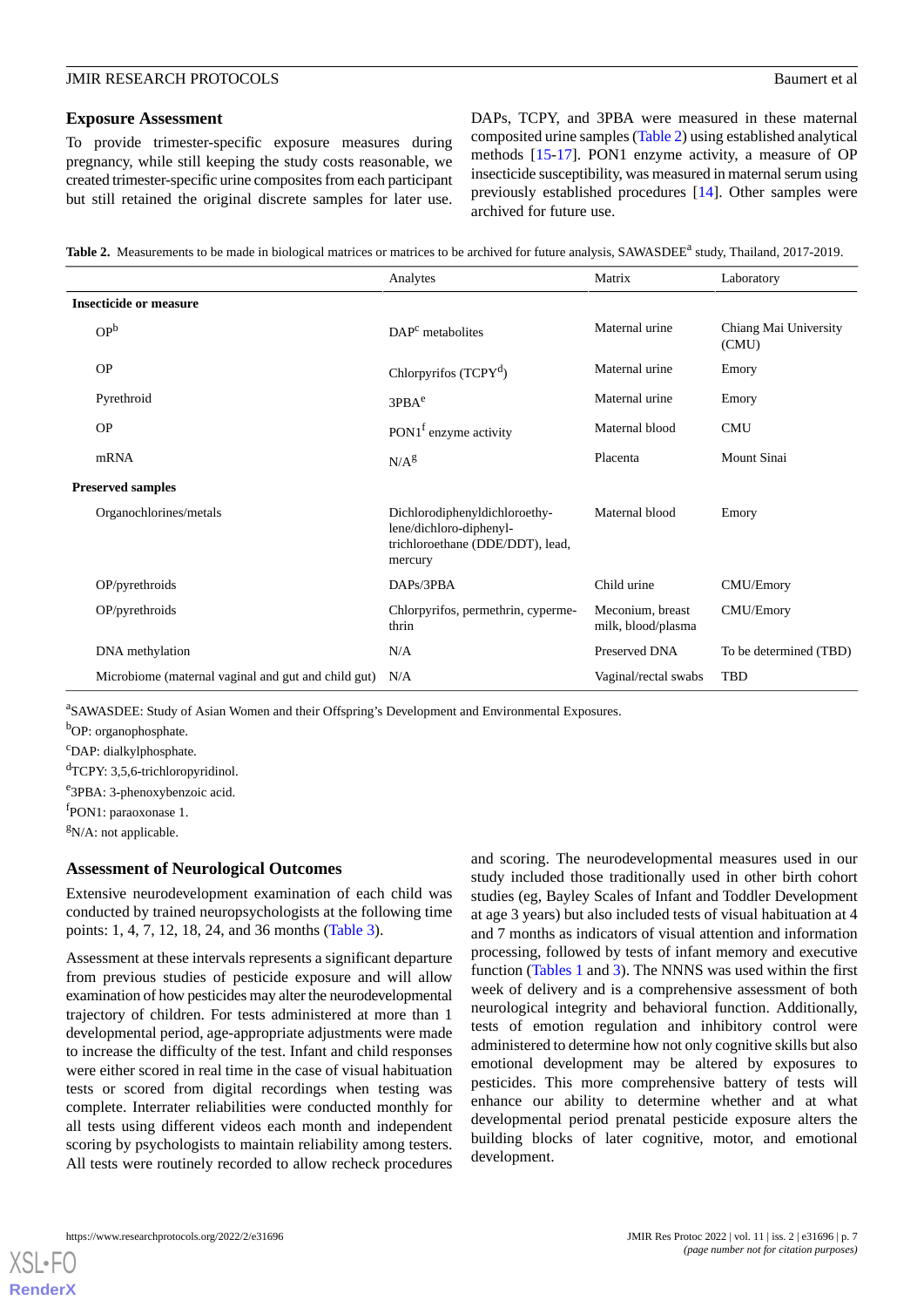<span id="page-7-0"></span>Table 3. Description of neurological test, the domain of function assessed by the test, and age of administration, SAWASDEE<sup>a</sup> study, Thailand, 2017-2019.

| Domain/test                                               | Age (months)   | Task description                                                                                                                                                                                                        | Measure                                                                                                                                                 |
|-----------------------------------------------------------|----------------|-------------------------------------------------------------------------------------------------------------------------------------------------------------------------------------------------------------------------|---------------------------------------------------------------------------------------------------------------------------------------------------------|
| Newborn neurological state regulation                     |                |                                                                                                                                                                                                                         |                                                                                                                                                         |
| <b>Behavioral Assessment Scale</b>                        | Newborn        | Interactive assessment of physiologic<br>and motor organization arousal and<br>ability with stimulation; ability to attend<br>and remain alert                                                                          | Habituation, orientation/attention, motor con-<br>trol, range of state, regulation of state, autonom-<br>ic stability, reflexes                         |
| NNNS <sup>b</sup>                                         | 1              | N/A <sup>c</sup>                                                                                                                                                                                                        | N/A                                                                                                                                                     |
| <b>Visual attention</b>                                   |                |                                                                                                                                                                                                                         |                                                                                                                                                         |
| Visual habituation                                        | 4, 7, 10       | Familiarization with a visual stimulus<br>followed by pairing with a novel stimu-<br>lus                                                                                                                                | Visual habituation, duration of first look, nov-<br>elty preference                                                                                     |
| Visual paired comparison (VPC)                            | 18, 30         | 5 faces and 4 abstract figure patterns<br>during familiarization with 2 identical<br>images; tested by pairing with a novel<br>stimulus                                                                                 | Look duration, shift rate, novelty preference                                                                                                           |
| <b>Processing speed</b>                                   |                |                                                                                                                                                                                                                         |                                                                                                                                                         |
| Visual expectation paradigm                               | 18, 30         | Orientation to target stimuli presented to Mean reaction time<br>L and R of midline with 10 baseline and<br>60 predictable trials                                                                                       |                                                                                                                                                         |
| <b>Encoding speed</b>                                     |                |                                                                                                                                                                                                                         |                                                                                                                                                         |
| Continuous familiarization (CFT)<br>task                  | 18, 30         | Paired faces presented, 1 of which<br>changes from trial to trial while the other<br>remains constant                                                                                                                   | Trials to criterion (consistent preference for<br>novel target), look duration, shift rate                                                              |
| <b>Memory</b>                                             |                |                                                                                                                                                                                                                         |                                                                                                                                                         |
| Immediate recognition                                     | 18, 30         | Derived from VPC                                                                                                                                                                                                        | Mean novelty preference score (percentage<br>time looking at novel stimulus), look duration,<br>shift rate                                              |
| Delayed recognition                                       | 18, 30         | Familiarization with 3D object followed<br>by visual identification when paired with<br>new object                                                                                                                      | Mean novelty preference score                                                                                                                           |
| Deferred imitation                                        | 10, 18, 24, 30 | Modeling series of events with objects<br>with immediate and delayed reproduc-<br>tion of sequence                                                                                                                      | Mean percentage of target actions reproduced<br>in correct order                                                                                        |
| <b>Representational competence</b>                        |                |                                                                                                                                                                                                                         |                                                                                                                                                         |
| Tactual-visual cross-modal transfer 18, 30                |                | Tactile familiarization with 3D object<br>followed by visual identification when<br>paired with new object                                                                                                              | Mean novelty preference score, look duration,<br>shift rate                                                                                             |
| <b>Executive function</b>                                 |                |                                                                                                                                                                                                                         |                                                                                                                                                         |
| A not B test (AB), looking version                        | 10, 24         | Toy hidden in counterbalanced hiding<br>locations based on performance                                                                                                                                                  | Percentage correct trials                                                                                                                               |
| Language and overall development                          |                |                                                                                                                                                                                                                         |                                                                                                                                                         |
| Bayley Scales of Infant and Toddler 36<br>Development-III |                | Sensorimotor development, exploration<br>and manipulation, concept formation,<br>memory, receptive/expressive communi-<br>cation, perceptual motor integration,<br>motor speed, planning, locomotion, coor-<br>dination | Cognitive scaled score, gross motor scaled<br>score, fine motor scaled score, receptive lan-<br>guage scaled score, expressive language scaled<br>score |
| Language Development Survey                               | 24             | Parent report of child's individual word<br>and phrase expressions                                                                                                                                                      | Number of words, length of phrases                                                                                                                      |
| HOME <sup>d</sup>                                         | 12, 24         | Structured, observational interview of<br>parental interaction with child and over-<br>all environment                                                                                                                  | Responsivity, acceptance, organization, learn-<br>ing materials, involvement, variety                                                                   |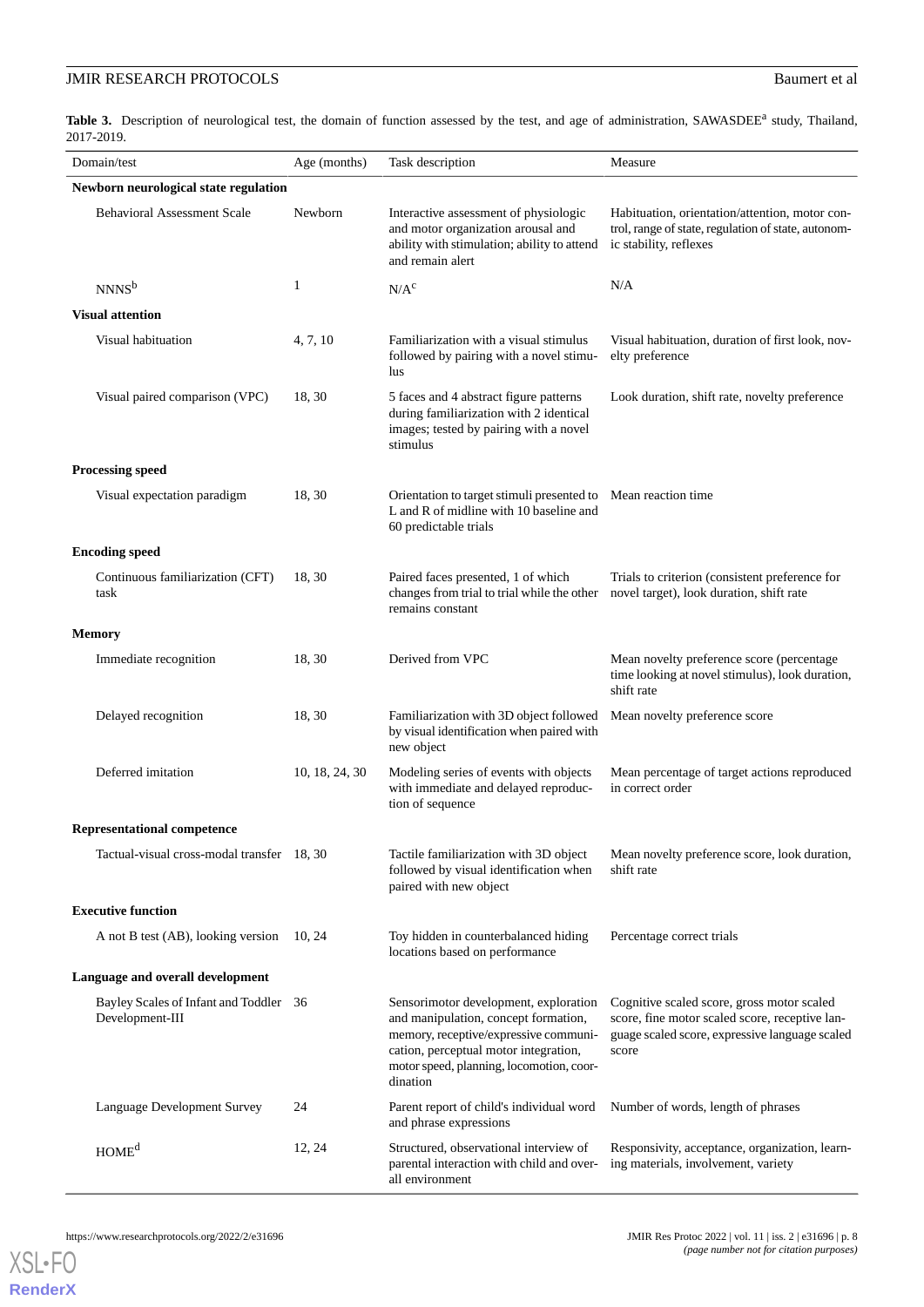| Domain/test                                                                                                                           | Age (months) | Task description                                                                                                                                                                                                                                   | Measure                                                                                                                                                                  |
|---------------------------------------------------------------------------------------------------------------------------------------|--------------|----------------------------------------------------------------------------------------------------------------------------------------------------------------------------------------------------------------------------------------------------|--------------------------------------------------------------------------------------------------------------------------------------------------------------------------|
| <b>Emotion regulation and adjustment</b>                                                                                              |              |                                                                                                                                                                                                                                                    |                                                                                                                                                                          |
| Labtab subtests: 1. Fear (a) spider,<br>(b) masks; 2. Anger (c) maternal<br>separation, (d) toy behind barrier;<br>3. Joy (e) puppets | 12           | Remote-controlled spider approaches<br>child; masks displayed 1 at a time; mom<br>leaves room for 30 seconds; toy that<br>child has been playing with placed be-<br>hind barrier; standardized dialogue be-<br>tween puppets presented by examiner | Occurrence and intensity of behaviors coded<br>from tape (latency to response, eg, fear); inten-<br>sity of physical and verbal responses (eg, fa-<br>cial, vocal, body) |
| Early Childhood Behavior Question-<br>naire (ECBQ)                                                                                    | -12          | Parent report checklist to survey child<br>behavior                                                                                                                                                                                                | Parent rating of child behavior: negative affect,<br>surgency-exhaust, effort control                                                                                    |
| Child Behavior Checklist (CBCL)                                                                                                       | 36           | Primary caregiver report of behaviors<br>during past 2 months                                                                                                                                                                                      | Emotionally reactive, anxious/depressed, so-<br>matic complaints, withdrawn, attention prob-<br>lems, aggressive behavior, sleep problems                                |
| <b>Inhibitory control</b>                                                                                                             |              |                                                                                                                                                                                                                                                    |                                                                                                                                                                          |
| Snack delay                                                                                                                           | 24           | Child waits until instructed to retrieve a Ability to delay in seconds<br>snack                                                                                                                                                                    |                                                                                                                                                                          |
| Crayon delay                                                                                                                          | 24           | Child gives crayons to draw but must<br>wait                                                                                                                                                                                                       | Latency to touch crayons                                                                                                                                                 |
| Toy prohibition by mother                                                                                                             | 24           | Child in room full of toys but told by<br>mother not to play with the toys                                                                                                                                                                         | Frequency and type of mother intervention,<br>frequency of child attention to toy (eg, look,<br>touch)                                                                   |

<sup>a</sup>SAWASDEE: Study of Asian Women and their Offspring's Development and Environmental Exposures.

<sup>b</sup>NNNS: NICU Network Neurobehavioral Scale.

 $\rm^c$ N/A: not applicable.

<sup>d</sup>HOME: Home Observation for the Measurement of the Environment.

The Home Observation for the Measurement of the Environment (HOME) is a structured interview conducted with the primary caretaker and child in the home of each participant to observe and assess the physical environment, family structure/relationships, and learning environment for the child [[18\]](#page-14-7). HOME was administered at 12 and 24 months. HOME has been extensively used across the world, with adaptations for different cultures, and is predictive of child cognitive development [\[19](#page-14-8)]. Mothers were administered the Test of Nonverbal Intelligence (TONI)-I as a nonverbal measure of intelligence in recognition of the effects the mother's education and cognitive abilities have on child neurodevelopment. The Depression Anxiety Stress Scale 21 (DASS-21) is a measure of maternal depression and anxiety that has been used in cross-cultural settings, including Asia [\[20](#page-14-9)]. The DASS-21 was administered at the first antenatal visit (1 week after birth) and at every subsequent child assessment visit to assess the known effects of maternal depression and anxiety on development. Although we asked families to estimate their monthly income, in low- and middle-income agricultural settings, monthly income estimates are difficult to determine and may not fully capture

the economic health of a family. Therefore, based on the Economic and Social Research Council (ESRC) Research Group on Wellbeing in Developing Countries [\[21](#page-14-10)], we developed a family assets questionnaire to augment income estimates [[22\]](#page-14-11).

#### **Statistical Analysis**

#### *Calculation of Power*

We assumed that differences in neurobehavioral estimates for infants of mothers working on fruit/vegetable farms and those with mothers working on rice farms will be similar to differences observed between infants from preterm versus full-term pregnancies. Thus, Rose et al [[23\]](#page-14-12) provided preliminary estimates, from measurements observed at 24 months, on which to determine sample sizes. [Table 4](#page-9-0) provides the outcomes and estimated total sample sizes (for 1 sample) needed to find a difference between groups with 80% power using a 2-sided 2-group *t* test at the .05 significance level. The longitudinal design of our study provides further power than estimated. Based on these calculations, 300 infants should provide enough power to detect differences between groups.

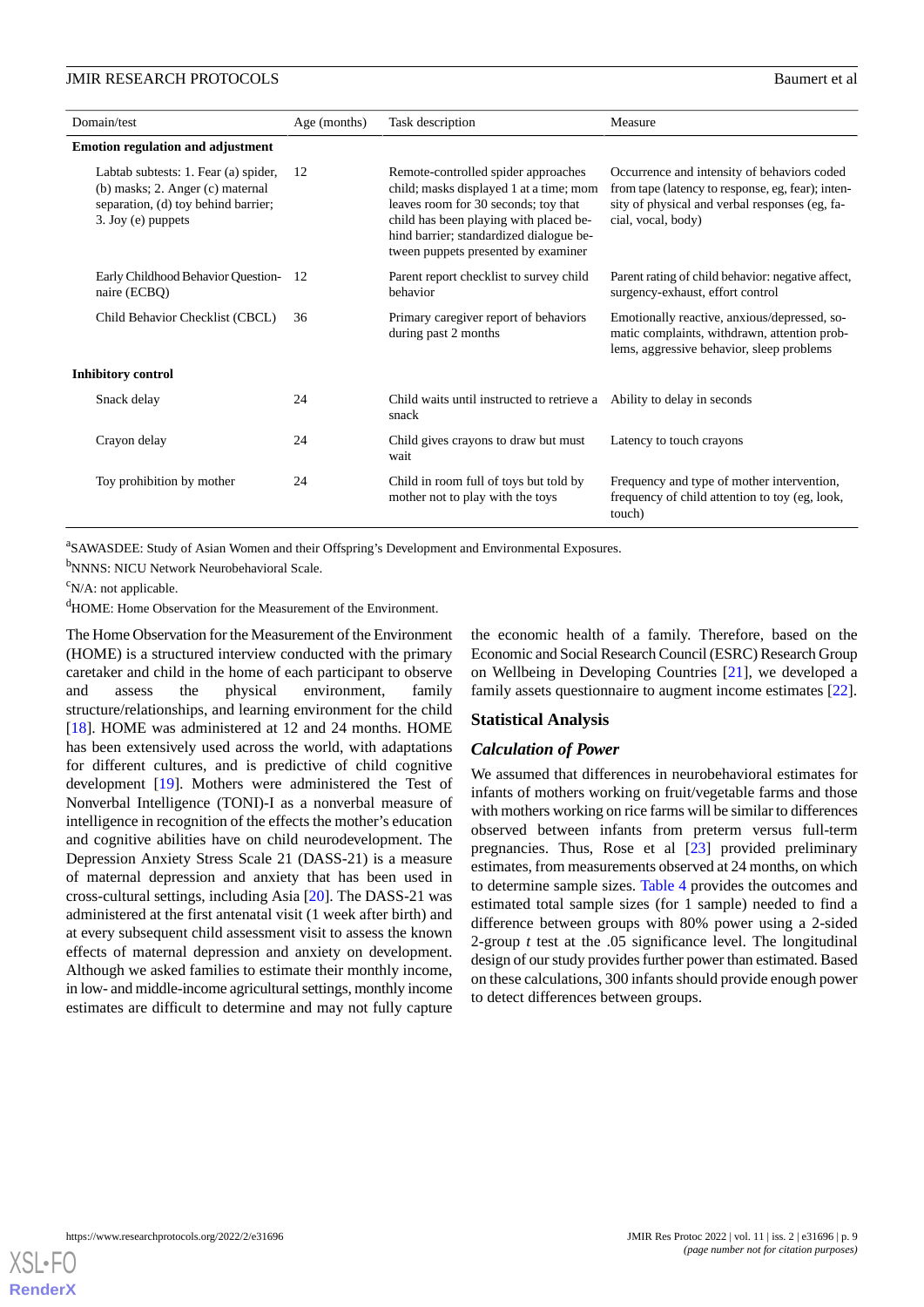<span id="page-9-0"></span>

|  |  |  |  |  |  |  | Table 4. Total sample sizes needed to detect differences in outcomes with 80% power. |  |  |  |  |  |
|--|--|--|--|--|--|--|--------------------------------------------------------------------------------------|--|--|--|--|--|
|--|--|--|--|--|--|--|--------------------------------------------------------------------------------------|--|--|--|--|--|

|                         | Neurodevelopmental outcomes                                                          | Full-term/lower exposure, mean (SD) | Preterm/higher exposure, mean (SD) n |     |
|-------------------------|--------------------------------------------------------------------------------------|-------------------------------------|--------------------------------------|-----|
| <b>Memory</b>           |                                                                                      |                                     |                                      |     |
|                         | Immediate recognition Rose visual paired comparison<br>(VPC) task percentage novelty | 57.05 (5.38)                        | 55.33 (4.36)                         | 258 |
|                         | Immediate recognition Fagan VPC task percentage nov-<br>elty                         | 59.55 (4.82)                        | 57.22 (3.65)                         | 108 |
|                         | Recall: elicited imitation (percentage correct)                                      | 59.3 (18.65)                        | 52.08 (21.19)                        | 242 |
| <b>Processing speed</b> |                                                                                      |                                     |                                      |     |
|                         | Encoding speed (trails to criterion)                                                 | 8.7(4.12)                           | 11.47(8.5)                           | 186 |
|                         | <b>Attention</b>                                                                     |                                     |                                      |     |
|                         | Mean look duration (composite)                                                       | $-0.1(0.58)$                        | 0.19(0.79)                           | 182 |
|                         | Shift rate (composite)                                                               | 0.07(0.72)                          | $-0.15(0.7)$                         | 330 |

#### *Cohort Characteristics*

The baseline characteristics of the study participants were analyzed and reported by study location (Chom Thong and Fang). All analyses were performed using SAS V.9.4 (SAS Institute Inc., Cary, NC, USA).

# *Results*

#### **Participant Characteristics**

In total, 1289 pregnant women were administered the recruitment-screening questionnaire. The primary reasons screened individuals were not eligible were as follows: (1) their gestational age was more than 16 weeks (n=266, 20.64%) or (2) they were agricultural workers or lived within 50 m of an agricultural field (n=603, 46.78%). Of those individuals eligible for the study (n=398, 30.88%), 394 (98.9%) women provided consent to join the study and were enrolled ([Figure 1](#page-3-0)). Among the participants, 322 (81.7%) completed the study through the first neurodevelopmental examination of their child, the NNNS.

Of the 322 (Chom Thong n=216, 67.1%; Fang n=106, 32.9%) mother-child pairs with a completed NNNS, the mean age of SAWASDEE study participants at enrollment was 25 years (SD 5.3); see [Table 5](#page-10-0). The mean gestational age at enrollment was 9.9 weeks (SD 2.6 weeks). In Chom Thong, 47 of 216 (21.8%) and 165 of 216 (76.4%) women reported being legally married or living as married, respectively, compared to 1 of 106 (0.9%) and 102 of 106 (96.2%) women in Fang. The mean gestational age at birth was 38.5 weeks (SD 1.2 weeks), with gestational age determined by ultrasound or last menstrual period differing by participant site (n=105/216, 48.6%, and n=106/106, 100%, determined by ultrasound at Chom Thong and Fang, respectively). The mean infant birth weight was 3 kg (range 1.7-4.2 kg) and was not statistically significant (*P*<.05) between participants from Chom Thong and Fang.

The median and range of exposure measures and PON1 activity categorizations are shown in [Table 6](#page-11-0). Overall, exposure to OPs was higher in Fang than in Chom Thong in keeping with their crop application rates. Levels of pyrethroids were similar across sites. Overall, about 29 (9%), 126 (39.1%), and 167 (51.8%) of 322 participants had low, normal, and high PON1 activity, with more participants in Fang having normal activity than in Chom Thong.

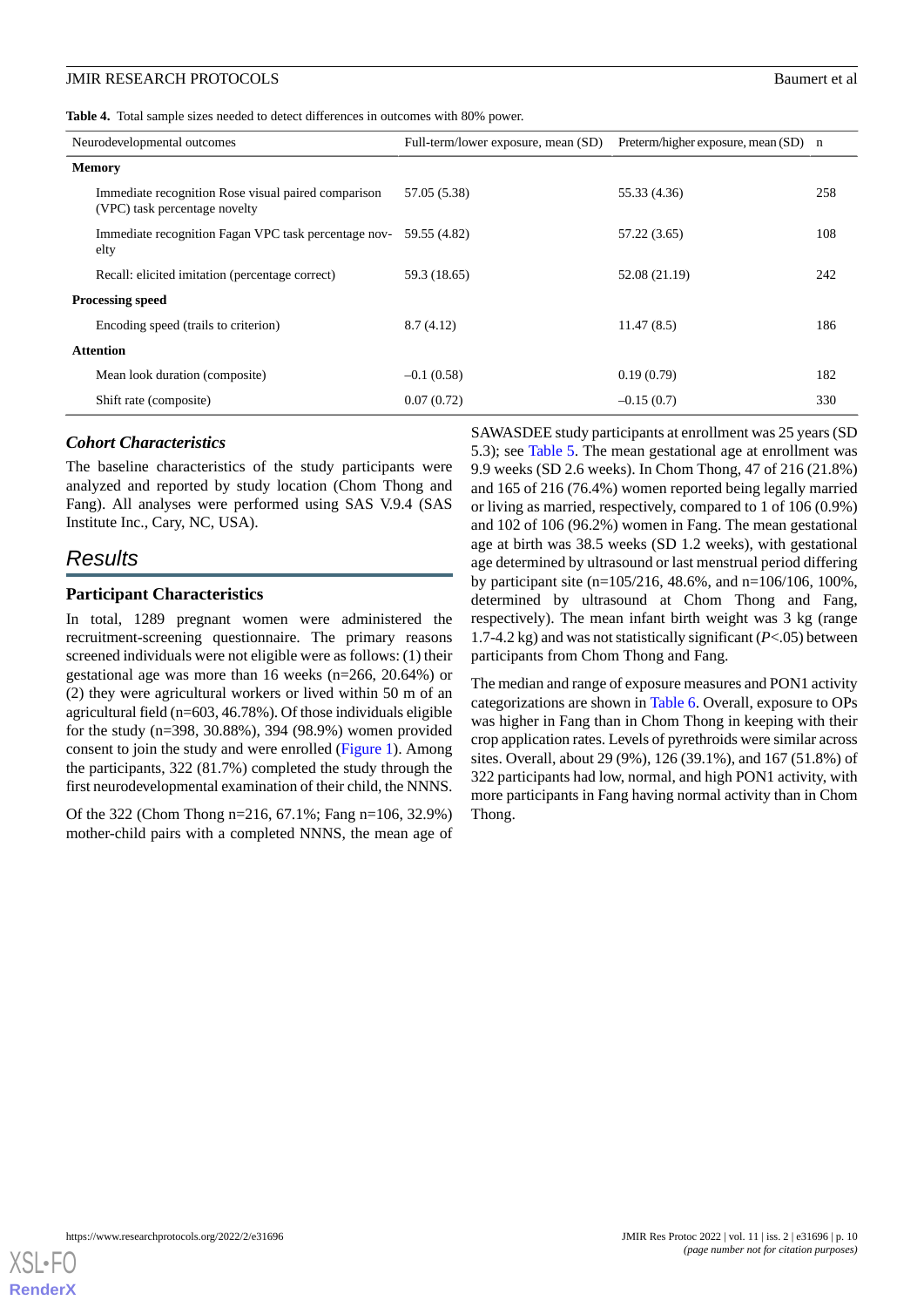<span id="page-10-0"></span>Table 5. Descriptive characteristics of the SAWASDEE<sup>a</sup> cohort, Thailand, 2017-2019.

| Variable                                                                     | SAWASDEE (N=322) | Chom Thong $(n=216)$ | Fang $(n=106)$   |
|------------------------------------------------------------------------------|------------------|----------------------|------------------|
| Age of mother at enrollment (years), mean (SD)                               | 25.0(5.3)        | 25.5(5.3)            | 23.9(5.0)        |
| Body mass index (BMI) of mother at visit $1$ (kg/m <sup>2</sup> ), mean (SD) | 22.9(5.3)        | 22.7(4.9)            | 23.3(6.2)        |
| Missing, $n$ $(\%)$                                                          | 1(0.03)          | $\boldsymbol{0}$     | 1(0.9)           |
| Ethnicity of the mother, n (%)                                               |                  |                      |                  |
| Thai                                                                         | 204(63.4)        | 196 (90.7)           | 8(7.5)           |
| Hmong                                                                        | 10(3.1)          | 10(4.6)              | $\boldsymbol{0}$ |
| Thai Yai                                                                     | 25(7.8)          | 1(0.5)               | 24(22.6)         |
| Karen (Pagayo)                                                               | 6(1.9)           | 6(2.8)               | $\boldsymbol{0}$ |
| Burmese                                                                      | 4(1.2)           | 2(0.9)               | 2(1.9)           |
| Akha                                                                         | 5(1.5)           | 0(0.0)               | 5(4.7)           |
| Pa-Long (Dara-ang)                                                           | 36(11.2)         | 0(0.0)               | 36(34)           |
| Lahu                                                                         | 31(9.6)          | 0(0.0)               | 31(29.2)         |
| Lawa                                                                         | 1(0.3)           | 1(0.5)               | $\boldsymbol{0}$ |
| Mother, highest education level completed, n (%)                             |                  |                      |                  |
| None, never attended school                                                  | 58 (18.4)        | 12(5.6)              | 46(43.1)         |
| Primary 1-6                                                                  | 47 (14.4)        | 19(8.9)              | 28(26.1)         |
| Junior high/high school                                                      | 106(32.4)        | 86 (39.6)            | 20(18.3)         |
| High school/did not graduate                                                 | 70(21.4)         | 63(29.3)             | 7(6.2)           |
| Diploma/technical school equivalent                                          | 28(8.4)          | 24(11.4)             | 4(3.8)           |
| Attended college but did not graduate                                        | 1(0.4)           | 1(0.6)               | 1(0.9)           |
| College graduate or more                                                     | 12(3.4)          | 11(5.5)              | $\boldsymbol{0}$ |
| Mother able to read Thai, n (%)                                              |                  |                      |                  |
| Yes                                                                          | 260 (80.4)       | 206(95.1)            | 54 (50.9)        |
| No                                                                           | 62(19.4)         | 10(4.9)              | 52(49.1)         |
| Mother able to write in Thai, n (%)                                          |                  |                      |                  |
| Yes                                                                          | 262 (81.4)       | 205 (94.3)           | 57 (53.8)        |
| No                                                                           | 60(18.4)         | 11(5.7)              | 49(46.1)         |
| Household income (Thai baht) <sup>b</sup> , mean (SD)                        | 10615.1 (8336.9) | 11572.4 (9499.0)     | 8709.6 (4818.4)  |
| Missing, n                                                                   | 11               | 9                    | $\overline{c}$   |
| Number of people living in households, mean (SD)                             | 5.2(2.5)         | 4.9(2.2)             | 5.7(3.0)         |
| Missing, n                                                                   | 22               | 15                   | 7                |
| Marital status, n (%)                                                        |                  |                      |                  |
| Legally married                                                              | 47(14.4)         | 46(21.9)             | 1(0.9)           |
| Living as married                                                            | 268 (83.4)       | 166 (76.6)           | 102 (96.2)       |
| Widowed                                                                      | 2(0.4)           | 2(0.2)               | $\boldsymbol{0}$ |
| Divorced                                                                     | 2(0.4)           | 2(0.2)               | $\boldsymbol{0}$ |
| Separated                                                                    | 3(0.4)           | $\boldsymbol{0}$     | 3(2.8)           |
| Mother working in agriculture during pregnancy, n $(\%)^c$                   |                  |                      |                  |
| Yes                                                                          | 258 (80.4)       | 182 (84.3)           | 76 (72.4)        |
| $\rm No$                                                                     | 63(19.6)         | 34(15.7)             | 29(27.6)         |
| Missing, n                                                                   | $\mathbf{1}$     | $\boldsymbol{0}$     | $\mathbf{1}$     |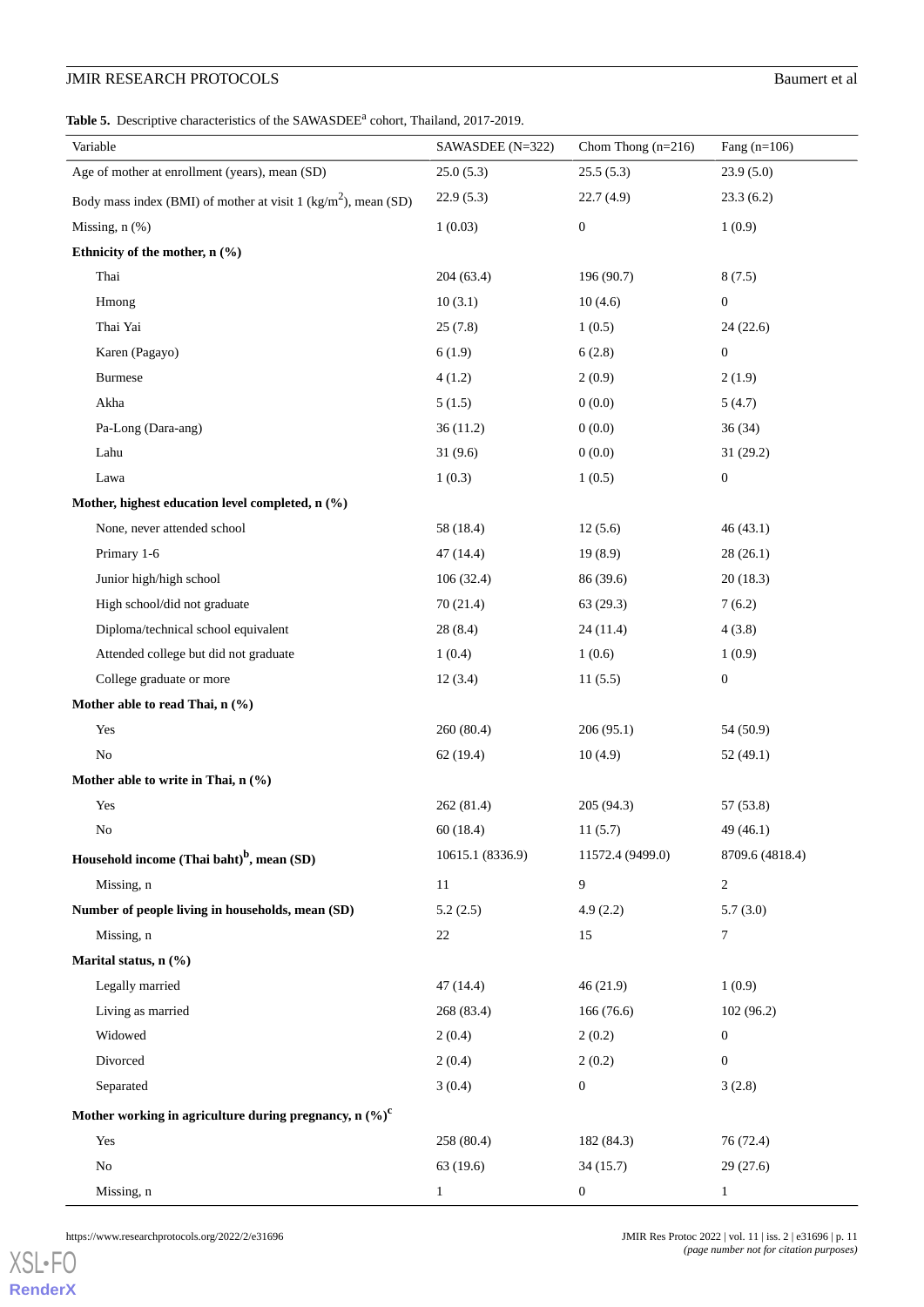| Variable                                 | SAWASDEE $(N=322)$ | Chom Thong $(n=216)$ | Fang $(n=106)$   |
|------------------------------------------|--------------------|----------------------|------------------|
| Maternal smoking during pregnancy, n (%) |                    |                      |                  |
| Yes                                      | 4(1.3)             | 2(0.9)               | 2(1.9)           |
| No                                       | 317(98.7)          | 214(99.1)            | 103(98.1)        |
| Missing, n                               | 1                  | $\overline{0}$       | $\mathbf{1}$     |
| Gestational age (weeks), mean (SD)       |                    |                      |                  |
| At enrollment                            | 9.9(2.6)           | 9.7(2.6)             | 10.2(2.5)        |
| Missing, n                               | 3                  | $\mathbf{0}$         | 3                |
| At birth                                 | 38.5(1.2)          | 38.5(1.1)            | 38.4(1.2)        |
| Missing, n                               | 5                  | $\overline{4}$       | $\mathbf{1}$     |
| Infant birth weight (kg), mean (SD)      | 3.0(0.4)           | 3.0(0.4)             | 2.9(0.4)         |
| Missing, n                               | $\overline{2}$     | 2                    | $\boldsymbol{0}$ |
| Infant's sex, $n$ (%)                    |                    |                      |                  |
| Male                                     | 159(49.5)          | 105(48.8)            | 54 (50.4)        |
| Female                                   | 162(50.5)          | 110(51.2)            | 52 (49.5)        |
| Missing, n                               | $\mathbf{1}$       | 1                    | $\boldsymbol{0}$ |

<sup>a</sup>SAWASDEE: Study of Asian Women and their Offspring's Development and Environmental Exposures.

<span id="page-11-0"></span> $<sup>b</sup>A$  currency exchange rate of 1 Thai baht = US \$0.03 is applicable.</sup>

<sup>c</sup>Ever/never variable, participants asked in each trimester, and if they ever responded yes, they were considered yes.

**Table 6.** Concentrations of exposure biomarkers in the SAWASDEE<sup> $a$ </sup> study, 2017-2022 (N=322).

| Biomarker                  |                                     | SAWASDEE (N=322)                      |                                      | Chom Thong $(n=216)$ | Fang $(n=106)$                         |        |                                           |
|----------------------------|-------------------------------------|---------------------------------------|--------------------------------------|----------------------|----------------------------------------|--------|-------------------------------------------|
|                            |                                     | Frequency of detection<br>$(FOD)$ , % | Median (range)                       | FOD, %               | Median (range)                         | FOD, % | Median (range)                            |
|                            | <b>Exposure measures</b>            |                                       |                                      |                      |                                        |        |                                           |
|                            | $\Sigma\text{DAP}^b$ (nmol/L)       | 100                                   | 86.6 (42.6-2852)                     | 100                  | 79.7 (42.6-2852)                       | 100    | 150 (43.9-1942)                           |
|                            | $\Sigma DEAP^c$ (nmol/L)            | 100                                   | 46.9 (7.3-1714)                      | 100                  | $40.4(7.3-511)$                        | 100    | 98.3 (8.6-1714)                           |
|                            | $\Sigma$ DMAP <sup>d</sup> (nmol/L) | 48                                    | 35.5 (35.31-2758)                    | 67                   | $35.5 \left( \leq 35.3 - 2758 \right)$ | 47     | $<$ 35.3 ( $<$ 35.3-275)                  |
|                            | $TCPY^e (ng/mL)$                    | 98                                    | $5.2 \left( \le 0.31 - 41.3 \right)$ | 100                  | $5.1(0.61-41.3)$                       | 94     | $5.36 \left( \langle 0.31 - 40.1 \right)$ |
|                            | $3PBAf$ (ng/mL)                     | 84                                    | $0.58$ (< $0.31-19.8$ )              | 86                   | $0.61$ (<0.31-6.1)                     | 80     | $0.51$ (< $0.31$ -19.8)                   |
| PON1 <sup>g</sup> activity |                                     |                                       |                                      |                      |                                        |        |                                           |
|                            | Low                                 | 9                                     | N/A <sup>h</sup>                     | 9                    | N/A                                    | 8      | N/A                                       |
|                            | Normal                              | 39                                    | N/A                                  | 37                   | N/A                                    | 45     | N/A                                       |
|                            | High                                | 52                                    | N/A                                  | 54                   | N/A                                    | 47     | N/A                                       |

<sup>a</sup>SAWASDEE: Study of Asian Women and their Offspring's Development and Environmental Exposures.

<sup>b</sup>DAP: dialkylphosphate (ΣDAP=sum of all DAP metabolites).

<sup>c</sup>DEAP: diethyl alkylphosphate (ΣDEAP=sum of all DEAP metabolites).

<sup>d</sup>DMAP: dimethyl alkylphosphate (ΣDMAP=sum of all DMAPs).

<sup>e</sup>TCPY: 3,5,6-trichloropyridinol.

f 3PBA: 3-phenoxybenzoic acid.

<sup>g</sup>PON1: paraoxonase 1.

h<sub>N</sub>/A: not applicable.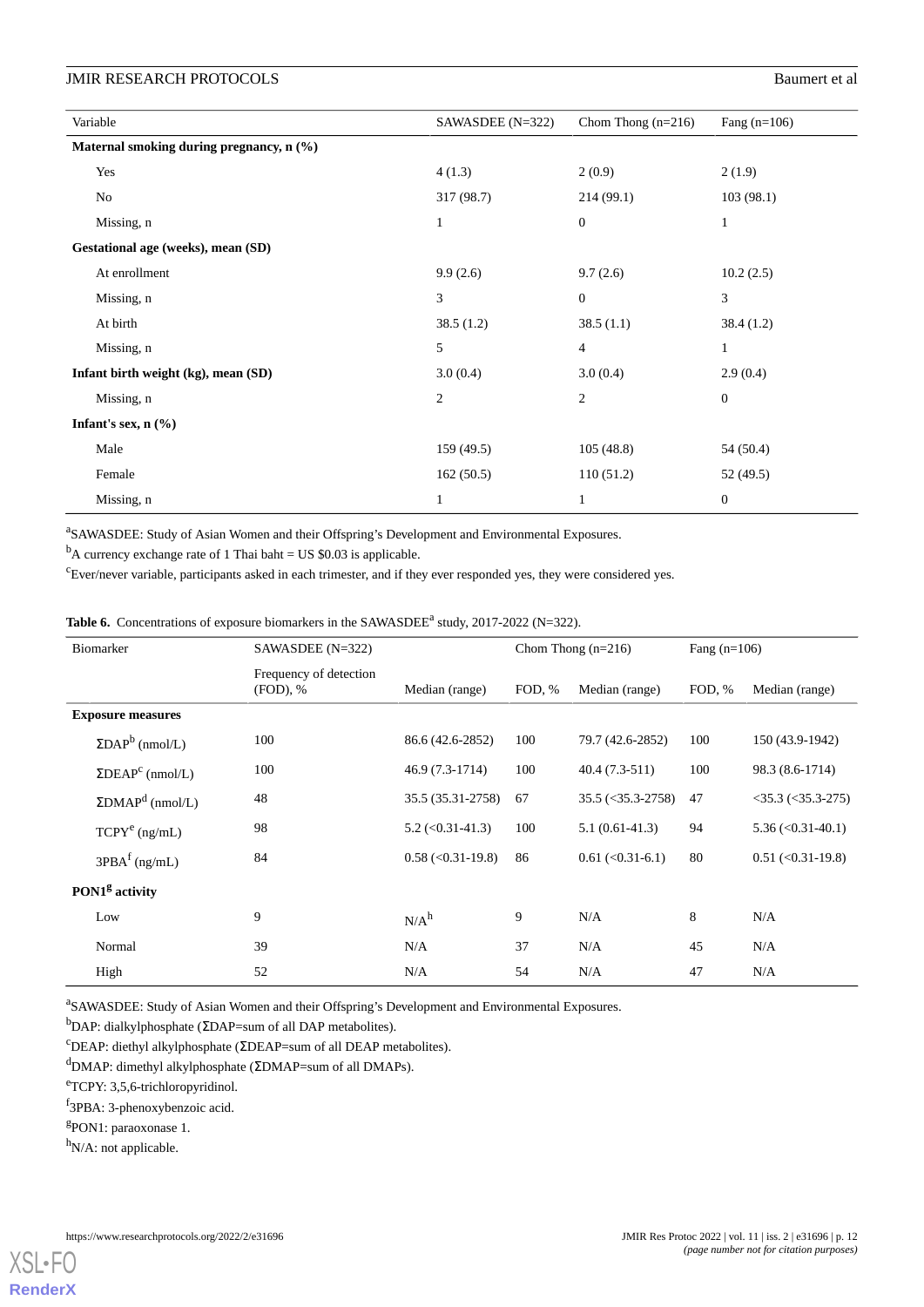# *Discussion*

### **Principal Findings**

The SAWASDEE study was successfully established to fill critical gaps in the literature by measuring exposure multiple times during each trimester of pregnancy, while tracking neurodevelopmental trajectories in infancy and early childhood. By establishing the association between exposure biomarkers during early-to-late pregnancy and these neurodevelopmental trajectories, we will be able to examine windows of increased susceptibility to pesticide exposure. This information may result in specification of vulnerability, resulting in recommendations for reduction in adverse neurodevelopmental outcomes.

Our enrollment and participant rates were notable, provided the low population density and complexities of travel in these regions. The terrain is mountainous and winding; participants had to often rely on public transportation to make the study visits. We tried to align our study visits as closely as possible to their antenatal visits for convenience and reimbursed participants for travel. However, in some of the worst cases, participants traveled for up to 4 hours to attend these visits. Their loyalty to our study was largely a result of the close relationship our study nurses and RAs developed with the participants and the immense trust our participants had in them. Although we believe that the relationships that were established between field staff and study participants were essential in preserving study retention, it is also possible there were behavioral changes in pesticide practices over time due to unintentional influence by field staff or involvement in the study. Analysis of the KAP questionnaires from our pilot study revealed that there was an increase in pesticide-related knowledge among pregnant women and that influenced changes in pesticide practices [\[24](#page-14-13)]. In this study, we did observe that many women stop working in agricultural-related fields late in pregnancy; however, we were unable to discern whether this is a result of the physical challenges associated with pregnancy, especially in the third trimester of pregnancy; a natural shift in agricultural tasks required; or behavioral change from participating in our study. We hope to disentangle the reason(s) for a reduction in agricultural work late in pregnancy in future analyses using the longitudinal KAP data collected in our study.

# **Limitations**

Our study is not without limitations. We may have some differential bias in gestational age among sites, which we described above. There is potential for exposure misclassification because of the contribution of preformed environmental metabolites to the measured urinary metabolite levels. However, given that our population is experiencing occupational exposures that occur after known pesticide application events, we expect this contribution to be smaller than if we were evaluating background dietary exposures. We also did not measure all pesticides to which participants may have been exposed. Although we have basic dietary information for mothers during pregnancy, we could not conduct a thorough assessment of dietary information, such as a food frequency questionnaire, largely because of funding issues. In addition,

some of our neurological tests have no known cultural norms for comparison, but our pilot studies have provided insight into how this can be addressed in our data analyses [\[14](#page-14-4)].

Despite our study's limitations, this is still the first study to evaluate these neurodevelopmental outcomes in Thailand and to provide refined exposure measurements during pregnancy.

#### **Strengths**

Our study has several strengths. We have time-resolved and highly sensitive exposure measures from all trimesters of pregnancy in our participants. This includes 2 distinct exposure scenarios: long-term, lower-dose pesticide exposure, and high-dose, intermittent pesticide exposure. The robustness of exposure and outcome data will allow investigators to evaluate numerous scientific questions and ultimately improve the generalizability of associations between pesticide exposure and neurodevelopmental outcomes. The majority of previous studies have been conducted using cohorts from high-income countries and examination in LMICs is lacking. The success of our study recruitment and retention is largely attributed to the strong community-centered nature and the respect shown to the field research staff by study participants. We found this to be especially true within the Thai culture—individuals have a high level of respect for health care practitioners. The study also includes highly refined neurodevelopment assessment with sensitive measures of early neurointegrity that measure the basis of later cognitive and motor development. Previous studies have used clinical measures that are relatively less sensitive to subtle and early adverse effects. We can evaluate windows of vulnerability as they relate to specific neurodevelopmental processes and the trajectory of development. In addition, this study assesses not only cognitive and motor skills but also inhibitory control and emotion regulation, not previously studied with behavioral measures. The NNNS, in addition to the other neurodevelopmental assessments included in the study, creates a robust database of neurodevelopment, which can be used to evaluate several scientific questions related to neurodevelopment, including evaluating trajectories of neurodevelopment. The prospective longitudinal data in our study present a valuable resource for evaluating many scientific questions. The SAWASDEE study offers potential collaborators an opportunity to work with robust estimates of exposure and neurodevelopment. The number of supplemental studies that are part of the SAWASDEE study continues to increase, and thus, the database continues to grow, offering investigators an opportunity to test several hypotheses.

#### **Conclusion**

The SAWASDEE birth cohort study provides information essential for risk assessment paradigms addressing the risk of prenatal pesticide exposure and neurodevelopment. The cohort is unique in that it is designed with highly refined exposure and neurodevelopmental data with the ability to determine neurodevelopmental trajectories early in infancy with the hope of early intervention. Successful enrollment followed by high rates of retention and participation in the study provides a unique opportunity for evaluating maternal pesticide exposure and child neurodevelopmental outcomes.



 $XSI - F($ **[RenderX](http://www.renderx.com/)**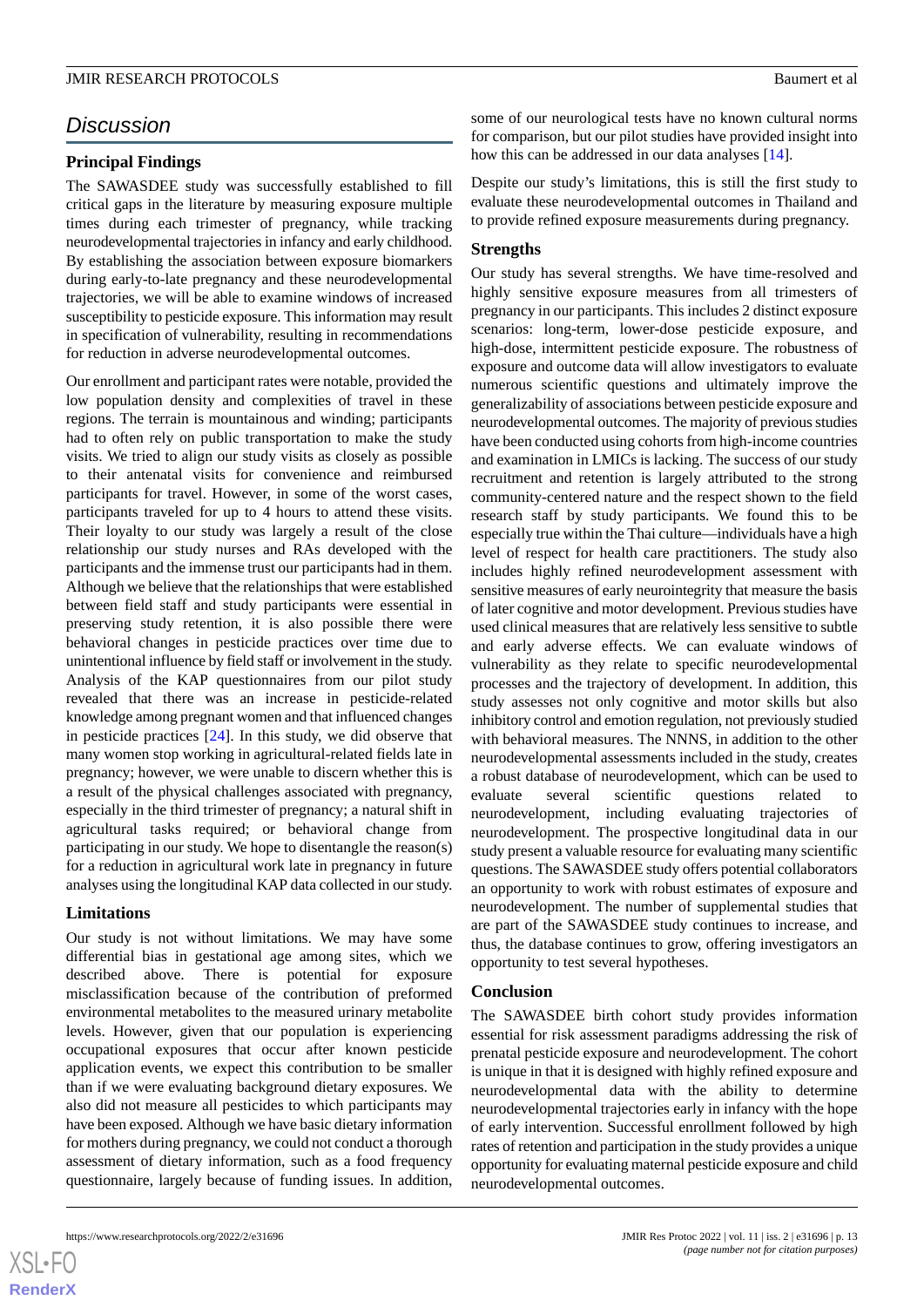# **Acknowledgments**

We would like to thank our study participants for their dedication and unyielding support for our study. We thank our entire study team for their continued efforts to make this study a smoothly working operation and our community advisory board and participant advisors for their invaluable input. We would also like to thank our scientific advisory board members David Bellinger, Robin Whyatt, Bruce Lanphear, and Patricia Bauer and our community advisory board.

This study was funded by National Institutes of HealthNational Institute of Environmental Health Sciences (NIH/NIEHS) and Fogarty grants R01ES026082, R21ES01546501, and R21ES018722 and NIH/NIEHS grants P30ES019776, T32ES012870, and R01ES029212. BOB was partially funded by Emory's Laney Graduate School.

The SAWASDEE investigative study team comprised Dana Boyd Barr, Nancy Fiedler, Tippawan Prapamontol, Panrapee Suttiwan, Warangkana Naksen, Parinya Panuwet, P. Barry Ryan, Kyle Steenland, Melissa M. Smarr, Brittney O. Baumert, Priya D'Souza, Grace Lee, Olya Yakimavets, Tamaria Hawkins, Margaret Sullivan, Pamela Ohman-Strickland, Mark Robson, Sompoch Iamsupasit, Wattasit Siriwong, Carol Cheatham, Ampica Mangklapuark, Tanyaporn Kerdnoi, Namtip Srirak, Surat Hongsibsong, Supattra Sittiwang, Chayada Dokjunyam, Pimjuta Nimmapirat, Wathoosiri Promduang, Nattapon Chaikittipornlert, Nattawadee Promkam, Sureewan Pingwong, Kewalin Kunsupa, Anchana Kantasri, Kritsanachai Kaewthit, Anchalee Wongkampaun, Nathaporn Thongjan, Kanyapak Kohsuwan, Ranuka Dawandee, Maytinee Chaimidchid, Sasiwimon Soonsawat, Kingpaka Sritongkom, Sakawrat Namakunna, Soythong Pinasu, and Atcharaporn Techahongsa.

# **Authors' Contributions**

Conception and design of study were performed by DBB, NF, TP, PS, PBR, and PP; funding acquisition was done by DBB, NF, CJM, and MMS; cohort development was performed by DBB, NF, TP, WN, and PP; exposure assessment was conducted by DBB, TP, PBR, BOB, and PP; field data collection was conducted by WN, TP, CD, and PS; neurodevelopmental assessments were performed by PS, SS, and CD; data cleaning and maintenance were conducted by BOB, WN, DBB, and NF; data analysis was performed by DBB, BOB, and NF; manuscript preparation was conducted by BOB, DBB, and NF; and manuscript review/editing was performed by all authors.

# **Conflicts of Interest**

<span id="page-13-0"></span>The authors have no competing financial or other interests that could interfere or be perceived to interfere with the study conduct and data evaluation.

# **References**

- 1. Hertz-Picciotto I, Sass JB, Engel S, Bennett DH, Bradman A, Eskenazi B, et al. Organophosphate exposures during pregnancy and child neurodevelopment: recommendations for essential policy reforms. PLoS Med 2018 Oct 24;15(10):e1002671 [[FREE Full text](https://dx.plos.org/10.1371/journal.pmed.1002671)] [doi: [10.1371/journal.pmed.1002671](http://dx.doi.org/10.1371/journal.pmed.1002671)] [Medline: [30356230](http://www.ncbi.nlm.nih.gov/entrez/query.fcgi?cmd=Retrieve&db=PubMed&list_uids=30356230&dopt=Abstract)]
- <span id="page-13-2"></span><span id="page-13-1"></span>2. Tessari L, Angriman M, Díaz-Román A, Zhang J, Conca A, Cortese S. Association between exposure to pesticides and ADHD or autism spectrum disorder: a systematic review of the literature. J Atten Disord 2022 Jan 22;26(1):48-71. [doi: [10.1177/1087054720940402\]](http://dx.doi.org/10.1177/1087054720940402) [Medline: [32697136\]](http://www.ncbi.nlm.nih.gov/entrez/query.fcgi?cmd=Retrieve&db=PubMed&list_uids=32697136&dopt=Abstract)
- <span id="page-13-3"></span>3. Biosca-Brull J, Pérez-Fernández C, Mora S, Carrillo B, Pinos H, Conejo NM, et al. Relationship between autism spectrum disorder and pesticides: a systematic review of human and preclinical models. Int J Environ Res Public Health 2021 May 13;18(10):5190 [[FREE Full text\]](https://www.mdpi.com/resolver?pii=ijerph18105190) [doi: [10.3390/ijerph18105190\]](http://dx.doi.org/10.3390/ijerph18105190) [Medline: [34068255\]](http://www.ncbi.nlm.nih.gov/entrez/query.fcgi?cmd=Retrieve&db=PubMed&list_uids=34068255&dopt=Abstract)
- <span id="page-13-4"></span>4. Food and Agricultural Organization. FAO Stat: Pesticides Use. 2021. URL:<http://www.fao.org/faostat/en/#data/RP>[accessed 2021-11-01]
- <span id="page-13-5"></span>5. Muñoz-Quezada MT, Lucero BA, Iglesias VP, Muñoz MP, Cornejo CA, Achu E, et al. Chronic exposure to organophosphate (OP) pesticides and neuropsychological functioning in farm workers: a review. Int J Occup Environ Health 2016 Jan 29;22(1):68-79 [[FREE Full text](http://europepmc.org/abstract/MED/27128815)] [doi: [10.1080/10773525.2015.1123848\]](http://dx.doi.org/10.1080/10773525.2015.1123848) [Medline: [27128815\]](http://www.ncbi.nlm.nih.gov/entrez/query.fcgi?cmd=Retrieve&db=PubMed&list_uids=27128815&dopt=Abstract)
- <span id="page-13-6"></span>6. Sapbamrer R. Pesticide use, poisoning, and knowledge and unsafe occupational practices in Thailand. New Solut 2018 Aug 23;28(2):283-302. [doi: [10.1177/1048291118759311](http://dx.doi.org/10.1177/1048291118759311)] [Medline: [29473443](http://www.ncbi.nlm.nih.gov/entrez/query.fcgi?cmd=Retrieve&db=PubMed&list_uids=29473443&dopt=Abstract)]
- <span id="page-13-7"></span>7. Laohaudomchok W, Nankongnab N, Siriruttanapruk S, Klaimala P, Lianchamroon W, Ousap P, et al. Pesticide use in Thailand: current situation, health risks, and gaps in research and policy. Hum Ecol Risk Assess 2021 Aug 27;27(5):1147-1169 [[FREE Full text](http://europepmc.org/abstract/MED/34290491)] [doi: [10.1080/10807039.2020.1808777\]](http://dx.doi.org/10.1080/10807039.2020.1808777) [Medline: [34290491](http://www.ncbi.nlm.nih.gov/entrez/query.fcgi?cmd=Retrieve&db=PubMed&list_uids=34290491&dopt=Abstract)]
- 8. Panuwet P, Siriwong W, Prapamontol T, Ryan PB, Fiedler N, Robson MG, et al. Agricultural pesticide management in Thailand: situation and population health risk. Environ Sci Policy 2012 Mar;17:72-81 [[FREE Full text](http://europepmc.org/abstract/MED/22308095)] [doi: [10.1016/j.envsci.2011.12.005\]](http://dx.doi.org/10.1016/j.envsci.2011.12.005) [Medline: [22308095](http://www.ncbi.nlm.nih.gov/entrez/query.fcgi?cmd=Retrieve&db=PubMed&list_uids=22308095&dopt=Abstract)]
- 9. Wongta A, Sawarng N, Tongchai P, Sutan K, Kerdnoi T, Prapamontol T, et al. The pesticide exposure of people living in agricultural community, northern Thailand. J Toxicol 2018 Nov 29;2018:4168034-4168037 [[FREE Full text](https://doi.org/10.1155/2018/4168034)] [doi: [10.1155/2018/4168034\]](http://dx.doi.org/10.1155/2018/4168034) [Medline: [30631352](http://www.ncbi.nlm.nih.gov/entrez/query.fcgi?cmd=Retrieve&db=PubMed&list_uids=30631352&dopt=Abstract)]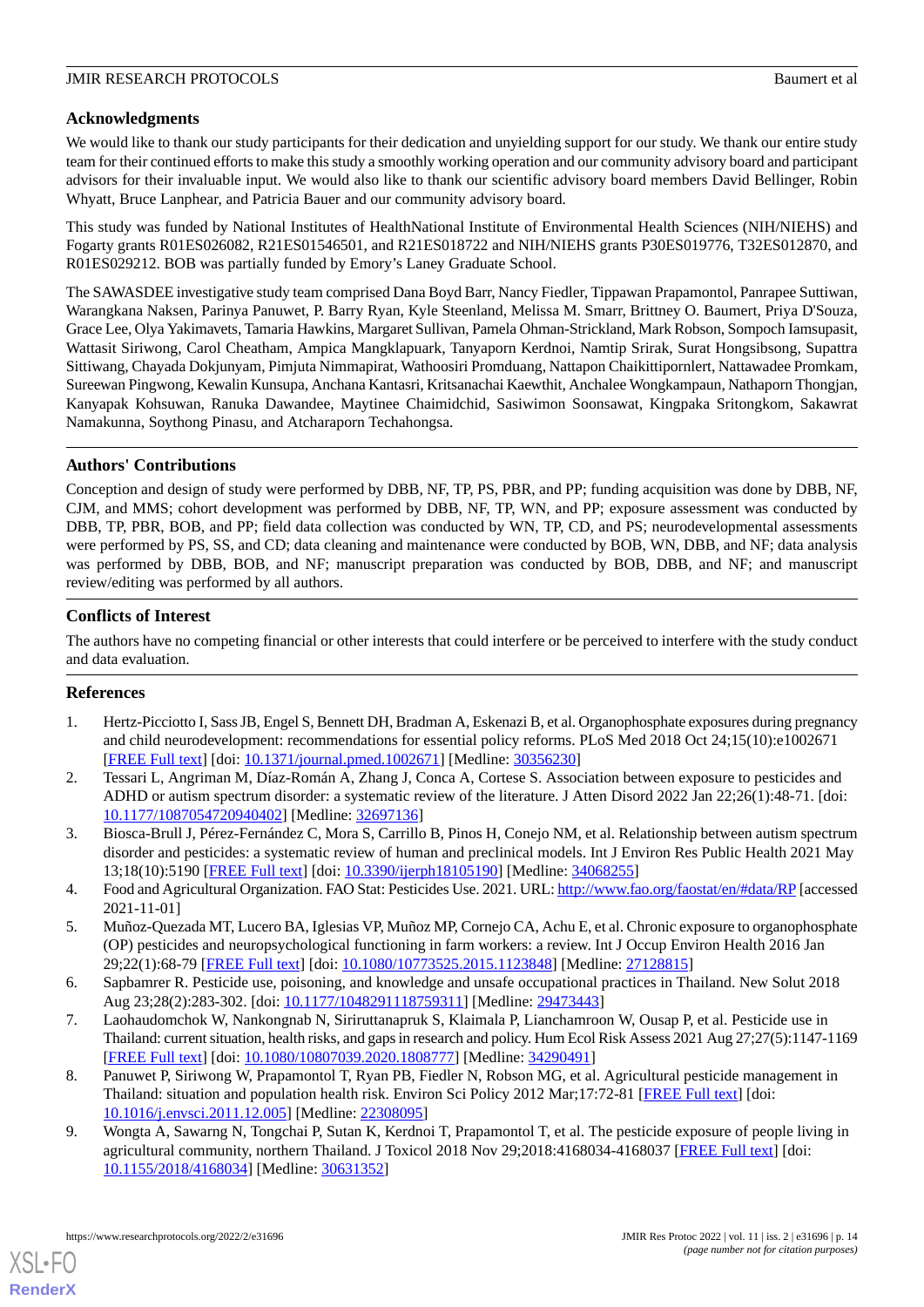- <span id="page-14-0"></span>10. Barr DB, Wong L, Bravo R, Weerasekera G, Odetokun M, Restrepo P, et al. Urinary concentrations of dialkylphosphate metabolites of organophosphorus pesticides: National Health and Nutrition Examination Survey 1999-2004. Int J Environ Res Public Health 2011 Aug 25;8(8):3063-3098 [[FREE Full text](https://www.mdpi.com/resolver?pii=ijerph8083063)] [doi: [10.3390/ijerph8083063](http://dx.doi.org/10.3390/ijerph8083063)] [Medline: [21909292\]](http://www.ncbi.nlm.nih.gov/entrez/query.fcgi?cmd=Retrieve&db=PubMed&list_uids=21909292&dopt=Abstract)
- <span id="page-14-1"></span>11. Whyatt RM, Garfinkel R, Hoepner LA, Andrews H, Holmes D, Williams MK, et al. A biomarker validation study of prenatal chlorpyrifos exposure within an inner-city cohort during pregnancy. Environ Health Perspect 2009 Apr;117(4):559-567 [[FREE Full text](https://ehp.niehs.nih.gov/doi/10.1289/ehp.0800041?url_ver=Z39.88-2003&rfr_id=ori:rid:crossref.org&rfr_dat=cr_pub%3dpubmed)] [doi: [10.1289/ehp.0800041\]](http://dx.doi.org/10.1289/ehp.0800041) [Medline: [19440494](http://www.ncbi.nlm.nih.gov/entrez/query.fcgi?cmd=Retrieve&db=PubMed&list_uids=19440494&dopt=Abstract)]
- <span id="page-14-3"></span><span id="page-14-2"></span>12. Kochanska G, Knaack A. Effortful control as a personality characteristic of young children: antecedents, correlates, and consequences. J Pers 2003 Dec;71(6):1087-1112. [doi: [10.1111/1467-6494.7106008](http://dx.doi.org/10.1111/1467-6494.7106008)] [Medline: [14633059](http://www.ncbi.nlm.nih.gov/entrez/query.fcgi?cmd=Retrieve&db=PubMed&list_uids=14633059&dopt=Abstract)]
- <span id="page-14-4"></span>13. Assanangkornchai S, Sam-Angsri N, Rerngpongpan S, Lertnakorn A. Patterns of alcohol consumption in the Thai population: results of the National Household Survey of 2007. Alcohol Alcohol 2010 Mar 26;45(3):278-285. [doi: [10.1093/alcalc/agq018\]](http://dx.doi.org/10.1093/alcalc/agq018) [Medline: [20348437](http://www.ncbi.nlm.nih.gov/entrez/query.fcgi?cmd=Retrieve&db=PubMed&list_uids=20348437&dopt=Abstract)]
- <span id="page-14-5"></span>14. Naksen W, Prapamontol T, Mangklabruks A, Chantara S, Thavornyutikarn P, Srinual N, et al. Associations of maternal organophosphate pesticide exposure and PON1 activity with birth outcomes in SAWASDEE birth cohort, Thailand. Environ Res 2015 Oct;142:288-296 [[FREE Full text](http://europepmc.org/abstract/MED/26186137)] [doi: [10.1016/j.envres.2015.06.035](http://dx.doi.org/10.1016/j.envres.2015.06.035)] [Medline: [26186137\]](http://www.ncbi.nlm.nih.gov/entrez/query.fcgi?cmd=Retrieve&db=PubMed&list_uids=26186137&dopt=Abstract)
- 15. Prapamontol T, Sutan K, Laoyang S, Hongsibsong S, Lee G, Yano Y, et al. Cross validation of gas chromatography-flame photometric detection and gas chromatography-mass spectrometry methods for measuring dialkylphosphate metabolites of organophosphate pesticides in human urine. Int J Hyg Environ Health 2014 Apr;217(4-5):554-566. [doi: [10.1016/j.ijheh.2013.10.005\]](http://dx.doi.org/10.1016/j.ijheh.2013.10.005) [Medline: [24280209](http://www.ncbi.nlm.nih.gov/entrez/query.fcgi?cmd=Retrieve&db=PubMed&list_uids=24280209&dopt=Abstract)]
- <span id="page-14-6"></span>16. Baker SE, Olsson AO, Barr DB. Isotope dilution high-performance liquid chromatography-tandem mass spectrometry method for quantifying urinary metabolites of synthetic pyrethroid insecticides. Arch Environ Contam Toxicol 2004 Apr;46(3):281-288. [doi: [10.1007/s00244-003-3044-3](http://dx.doi.org/10.1007/s00244-003-3044-3)] [Medline: [15195798\]](http://www.ncbi.nlm.nih.gov/entrez/query.fcgi?cmd=Retrieve&db=PubMed&list_uids=15195798&dopt=Abstract)
- <span id="page-14-7"></span>17. Olsson AO, Baker SE, Nguyen JV, Romanoff LC, Udunka SO, Walker RD, et al. A liquid chromatography-tandem mass spectrometry multiresidue method for quantification of specific metabolites of organophosphorus pesticides, synthetic pyrethroids, selected herbicides, and deet in human urine. Anal Chem 2004 May 01;76(9):2453-2461. [doi: [10.1021/ac0355404\]](http://dx.doi.org/10.1021/ac0355404) [Medline: [15117183](http://www.ncbi.nlm.nih.gov/entrez/query.fcgi?cmd=Retrieve&db=PubMed&list_uids=15117183&dopt=Abstract)]
- <span id="page-14-8"></span>18. Caldwell BM, Bradley RH. Home Observation for Measurement of the Environment: Administration Manual. Tempe, AZ: Family & Human Dynamics Research Institute, Arizona University; 2003.
- <span id="page-14-10"></span><span id="page-14-9"></span>19. Bradley RH, Corwyn RF, Whiteside-Mansell L. Life at home: same time, different places; an examination of the HOME inventory in different cultures. Early Dev Parent 1996 Dec;5(4):251-269. [doi: [10.1002/\(sici\)1099-0917\(199612\)5:4<251::aid-edp137>3.0.co;2-i](http://dx.doi.org/10.1002/(sici)1099-0917(199612)5:4<251::aid-edp137>3.0.co;2-i)]
- <span id="page-14-11"></span>20. Oei TPS, Sawang S, Goh YW, Mukhtar F. Using the Depression Anxiety Stress Scale 21 (DASS-21) across cultures. Int J Psychol 2013 Dec;48(6):1018-1029. [doi: [10.1080/00207594.2012.755535\]](http://dx.doi.org/10.1080/00207594.2012.755535) [Medline: [23425257\]](http://www.ncbi.nlm.nih.gov/entrez/query.fcgi?cmd=Retrieve&db=PubMed&list_uids=23425257&dopt=Abstract)
- <span id="page-14-12"></span>21. Clarke R. Measuring Wealth Across Seven Thai Communities. 2006. URL: [http://www.bath.ac.uk/soc-pol/welldev/research/](http://www.bath.ac.uk/soc-pol/welldev/research/workingpaperpdf/wed17.pdf) [workingpaperpdf/wed17.pdf](http://www.bath.ac.uk/soc-pol/welldev/research/workingpaperpdf/wed17.pdf) [accessed 2020-11-01]
- <span id="page-14-13"></span>22. Howe LD, Galobardes B, Matijasevich A, Gordon D, Johnston D, Onwujekwe O, et al. Measuring socio-economic position for epidemiological studies in low- and middle-income countries: a methods of measurement in epidemiology paper. Int J Epidemiol 2012 Jun 21;41(3):871-886 [[FREE Full text](http://europepmc.org/abstract/MED/22438428)] [doi: [10.1093/ije/dys037](http://dx.doi.org/10.1093/ije/dys037)] [Medline: [22438428](http://www.ncbi.nlm.nih.gov/entrez/query.fcgi?cmd=Retrieve&db=PubMed&list_uids=22438428&dopt=Abstract)]
- 23. Rose SA, Feldman JF, Jankowski JJ. Information processing in toddlers: continuity from infancy and persistence of preterm deficits. Intelligence 2009 May 01;37(3):311-320 [[FREE Full text\]](http://europepmc.org/abstract/MED/20161244) [doi: [10.1016/j.intell.2009.02.002](http://dx.doi.org/10.1016/j.intell.2009.02.002)] [Medline: [20161244](http://www.ncbi.nlm.nih.gov/entrez/query.fcgi?cmd=Retrieve&db=PubMed&list_uids=20161244&dopt=Abstract)]
- 24. Lorenz AN, Prapamontol T, Narksen W, Srinual N, Barr DB, Riederer AM. Pilot study of pesticide knowledge, attitudes, and practices among pregnant women in northern Thailand. Int J Environ Res Public Health 2012 Sep 19;9(9):3365-3383 [[FREE Full text](https://www.mdpi.com/resolver?pii=ijerph9093365)] [doi: [10.3390/ijerph9093365](http://dx.doi.org/10.3390/ijerph9093365)] [Medline: [23202693\]](http://www.ncbi.nlm.nih.gov/entrez/query.fcgi?cmd=Retrieve&db=PubMed&list_uids=23202693&dopt=Abstract)

# **Abbreviations**

**3PBA:** 3-phenoxybenzoic acid **DAP:** dialkylphosphate **HOME:** Home Observation for the Measurement of the Environment **IQ:** intelligence quotient **KAP:** Knowledge, Attitude, and Practices **LMIC:** low-/middle-income country **NNNS:** NICU Network Neurobehavioral Scale **OP:** organophosphate **PON1:** paraoxonase 1 **QA/QC:** quality assurance and control **RA:** research assistant **SAWASDEE:** Study of Asian Women and their Offspring's Development and Environmental Exposures **SOP:** standard operating procedures **TCPY:** 3,5,6-trichloropyridinol